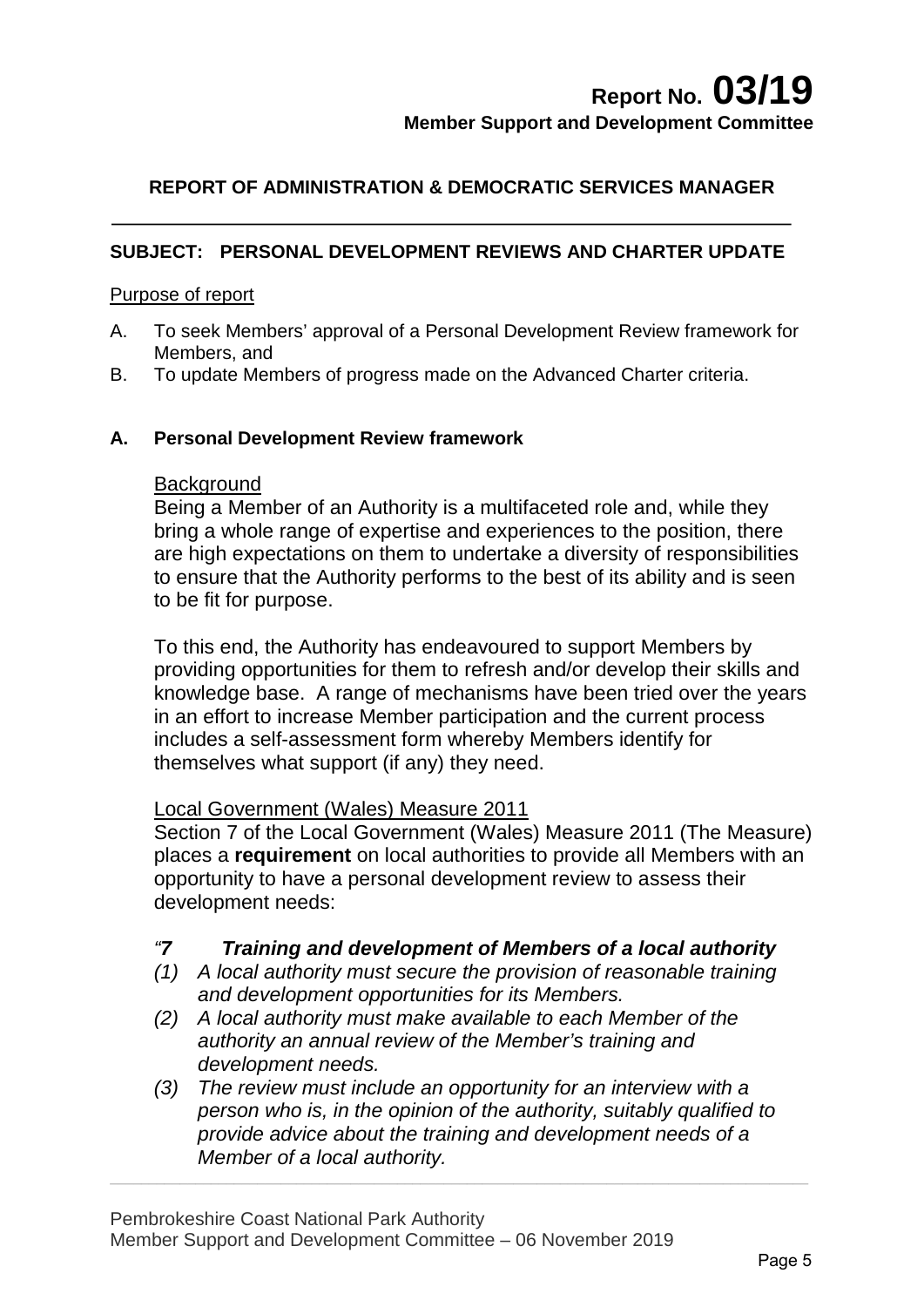- *(4) In exercising its functions under this section a local authority must have regard to guidance given by the Welsh Ministers.*
- *(5) In the case of an authority which operates a leader and cabinet executive (Wales), a reference in this section to a Member of a local authority does not include the executive leader."*

In addition, the Welsh Local Government Association's Charter for Member Support and Development requires all Members in receipt of a Senior Salary to undertake a Personal Development Review.

#### Personal Development Reviews

The recently reviewed Member Development Strategy set out a Personal Development Review (PDR) process and this was adopted at a meeting of the National Park Authority on 25 July 2019. PDRs are an opportunity for Members to discuss any development/support requirements they would like to receive in order to help them in their role as Member of the Authority. The PDR is set within the context of that role, the Member's aspirations for what s/he hopes to achieve during his/her term of office and the purpose and aspirations of the Authority. It also enables Members to build confidence, develop skills and knowledge and improve their own performance and contribution to the Authority and the community at large.

A guidance document is attached at Appendix A for consideration.

#### The process

Paragraph 7(3) of The Measure (above), requires a "suitably qualified" person to undertake the Reviews and the Welsh Local Government Association is able to provide training to all Members, as both facilitators and Members who will be receiving Reviews, in how to get the most out of the process.

#### **B. Criteria for Advanced Charter status**

The criteria has been reviewed and the document attached at Appendix B sets out the work already undertaken by the Authority, and also identifies what needs to be accomplished if we were to make a submission for the Advanced Charter.

#### Risk considerations

The Local Government (Wales) Measure 2011 places increased requirements on all local authorities in Wales in relation to corporate governance and Member support and development. By putting in place processes to ensure that the Authority can attain – and retain – Charter status, we ensure that the Authority continues to have informed Members who can make decisions based on understanding, skills and experience.

 $\_$  ,  $\_$  ,  $\_$  ,  $\_$  ,  $\_$  ,  $\_$  ,  $\_$  ,  $\_$  ,  $\_$  ,  $\_$  ,  $\_$  ,  $\_$  ,  $\_$  ,  $\_$  ,  $\_$  ,  $\_$  ,  $\_$  ,  $\_$  ,  $\_$  ,  $\_$  ,  $\_$  ,  $\_$  ,  $\_$  ,  $\_$  ,  $\_$  ,  $\_$  ,  $\_$  ,  $\_$  ,  $\_$  ,  $\_$  ,  $\_$  ,  $\_$  ,  $\_$  ,  $\_$  ,  $\_$  ,  $\_$  ,  $\_$  ,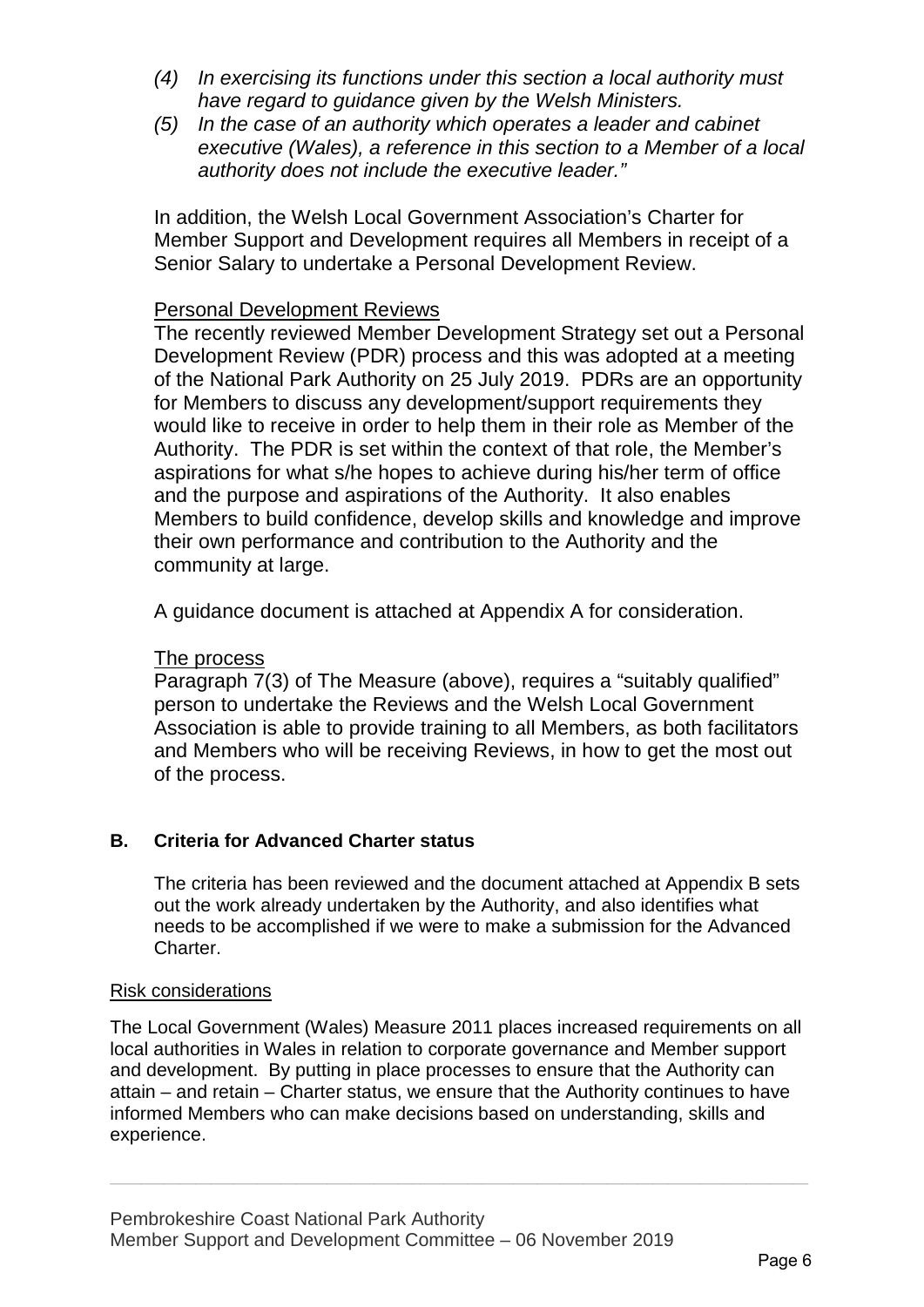#### **Compliance**

The Authority has developed a strong ethos of Member development, which has been endorsed by the award of the Charter Level in 2010 and again in 2014. A submission for the Advanced Charter will build on the good work carried out to date and re-emphasise the fact that the Authority works to a high standard of governance.

#### **RECOMMENDATIONS:**

#### **That Members:**

- **1. adopt the Personal Development Review guidance document and instruct the Administration and Democratic Services Manager to arrange the appropriate training session for all Members, and**
- **2. note the attached criteria document and determine what additional steps need to be taken to make a submission to the Welsh Local Government Association for Advanced Charter status.**

#### Background papers:

The Wales Charter for Member Support and Development: the new criteria and assessment process 2012 – National Park Authorities Guidance for Authorities planning to implement Personal Development Reviews for Members – September 2012

*(For further information, please contact Janet Evans, Administration and Democratic Services Manager, on extension 4834, or by emailing [janete@pembrokeshirecoast.org.uk\)](mailto:janete@pembrokeshirecoast.org.uk)* 

*Author: Janet Evans, Administration and Democratic Services Manager Consultee: Mrs Julie James, Chair of the Member Support and Development Committee*

 $\_$  ,  $\_$  ,  $\_$  ,  $\_$  ,  $\_$  ,  $\_$  ,  $\_$  ,  $\_$  ,  $\_$  ,  $\_$  ,  $\_$  ,  $\_$  ,  $\_$  ,  $\_$  ,  $\_$  ,  $\_$  ,  $\_$  ,  $\_$  ,  $\_$  ,  $\_$  ,  $\_$  ,  $\_$  ,  $\_$  ,  $\_$  ,  $\_$  ,  $\_$  ,  $\_$  ,  $\_$  ,  $\_$  ,  $\_$  ,  $\_$  ,  $\_$  ,  $\_$  ,  $\_$  ,  $\_$  ,  $\_$  ,  $\_$  ,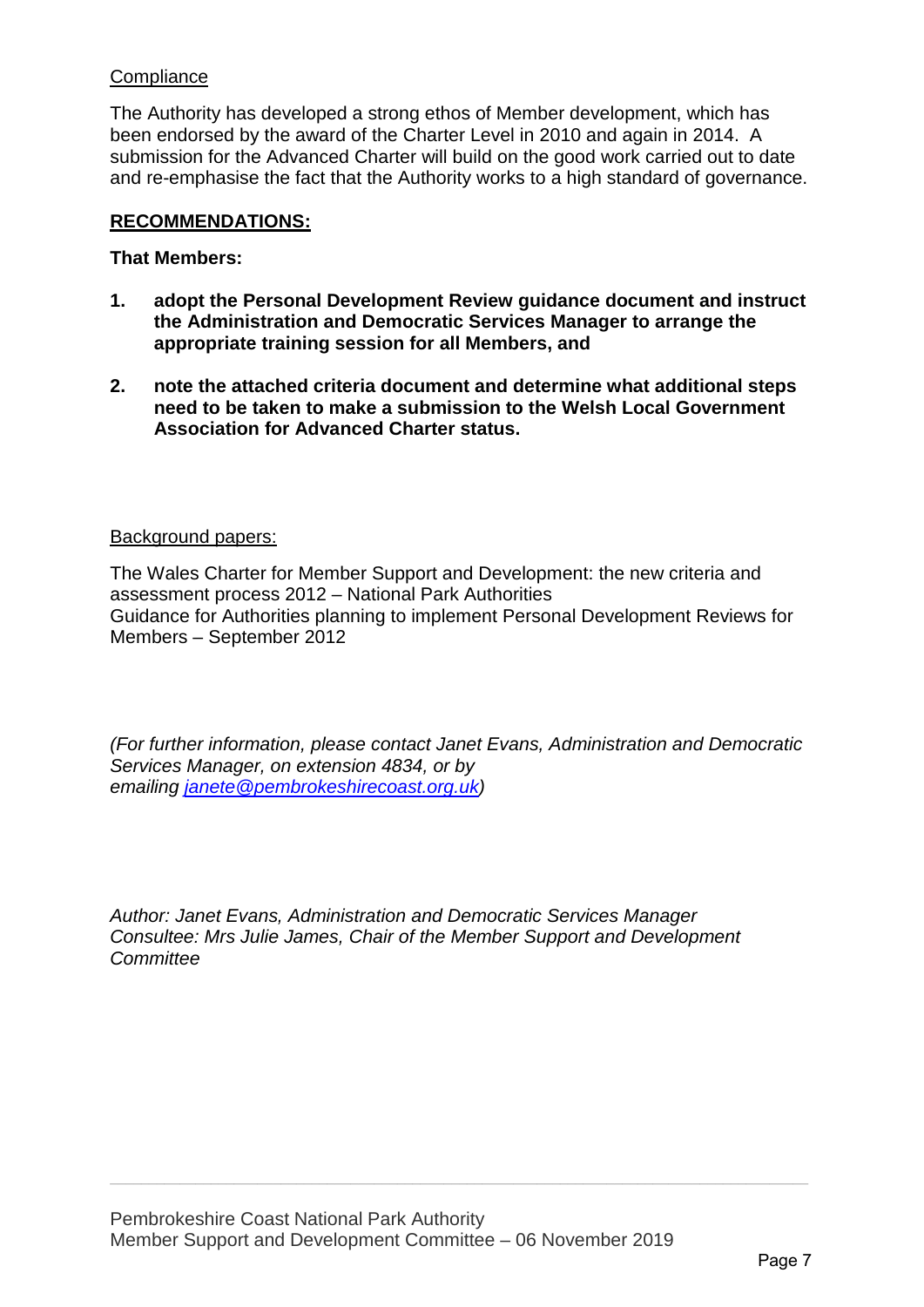# **PEMBROKESHIRE COAST NATIONAL PARK AUTHORITY**



# **PERSONAL DEVELOPMENT REVIEWS: GUIDANCE DOCUMENT**

**November 2019**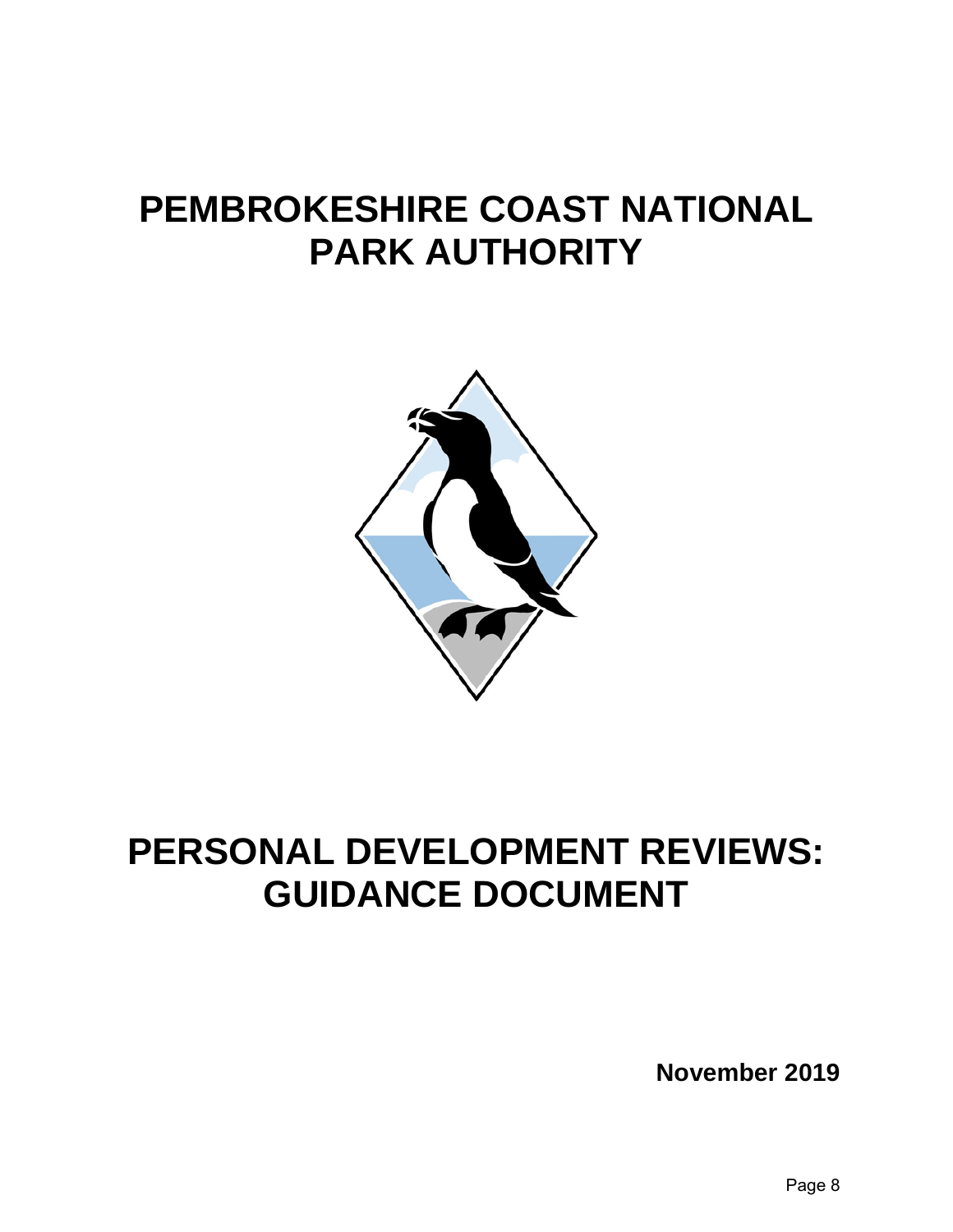| <b>INDEX</b>                                                     |         |  |  |
|------------------------------------------------------------------|---------|--|--|
| Introduction, etc.                                               | Page 1  |  |  |
| <b>Guidance for Members conducting Reviews</b><br>(Facilitators) | Page 6  |  |  |
| <b>Guidance for Members being interviewed</b>                    | Page 8  |  |  |
| Personal development pro-forma                                   | Page 10 |  |  |
| Personal development support plan                                | Page 13 |  |  |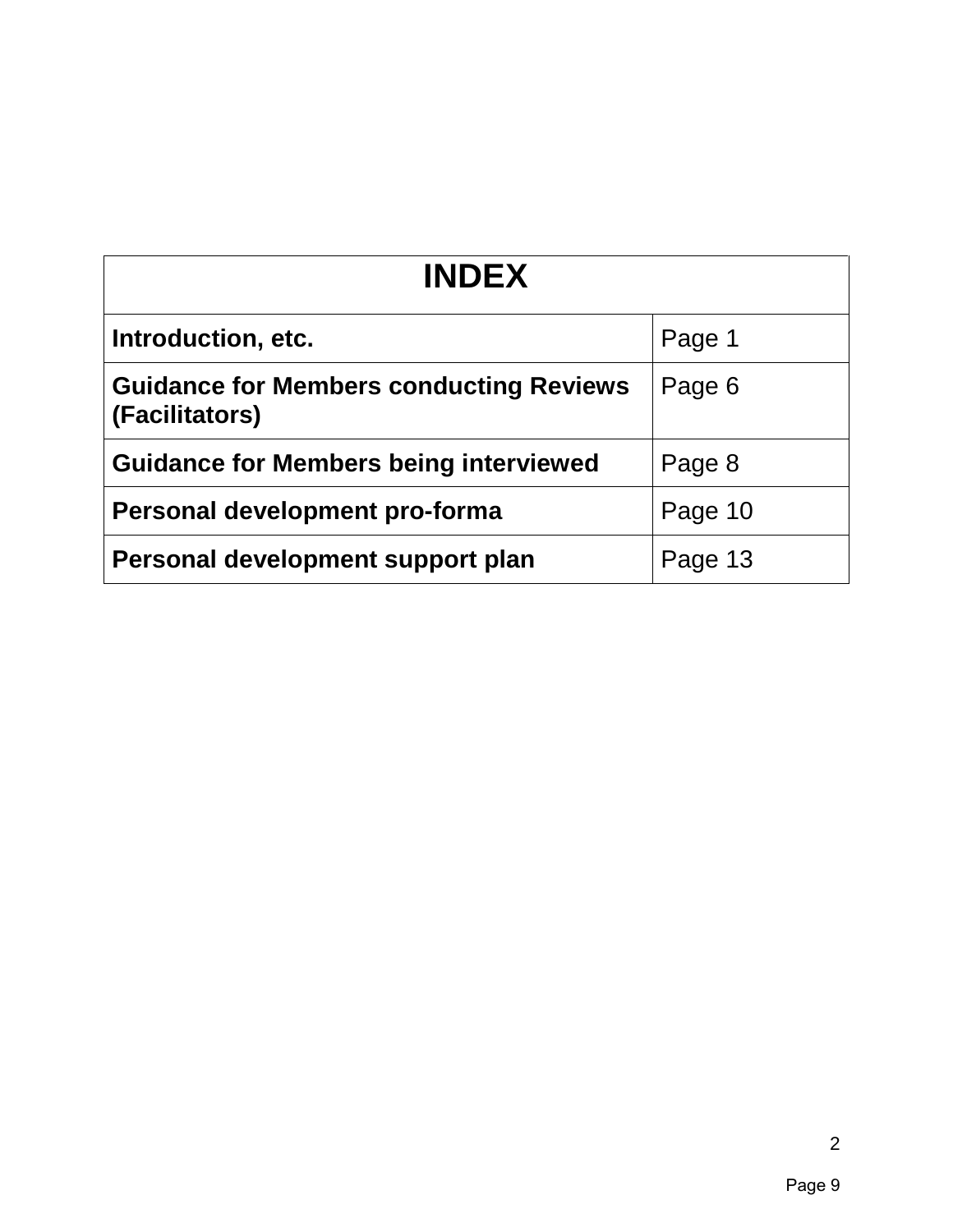## **Introduction**

Personal Development Reviews (PDRs) are an integral part of supporting you, as a Member, during your period of office with the Authority. You already bring a range of expertise and experiences to your role, which you will need to apply in order to carry it out effectively. However, in the current political climate you will, no doubt, face many challenges along the way and the Authority will do its utmost to ensure that you have all the necessary tools at your disposal to enable you to undertake your role.

# **What is the purpose of a Personal Development Review?**

A Personal Development Review is a way for you and the Authority to mutually assess your personal development needs. It will be set within the context of your role as a Member, your aspirations for what you hope to achieve, the purpose and aspirations of the Authority and the needs of the community at large.

A PDR **IS NOT** a performance review or an assessment of how well or badly you have conducted your duties; it is a framework to help you refresh and/or develop your skills, knowledge and experience and build confidence in your contribution to the work of the Authority.

Your Review will enable you to:

- understand the expectations and accountabilities placed upon you;
- reflect on whether the Authority's induction and continuing development framework is effective in helping you carry out your role;
- identify what skills/knowledge areas you need to strengthen/develop in order to fully equip you for the future, and
- prepare for new roles (succession planning).

It will also enable the Authority to:

- identify priorities for future development, and
- review the induction and development programme carried out to date and set the programme for the ensuing year.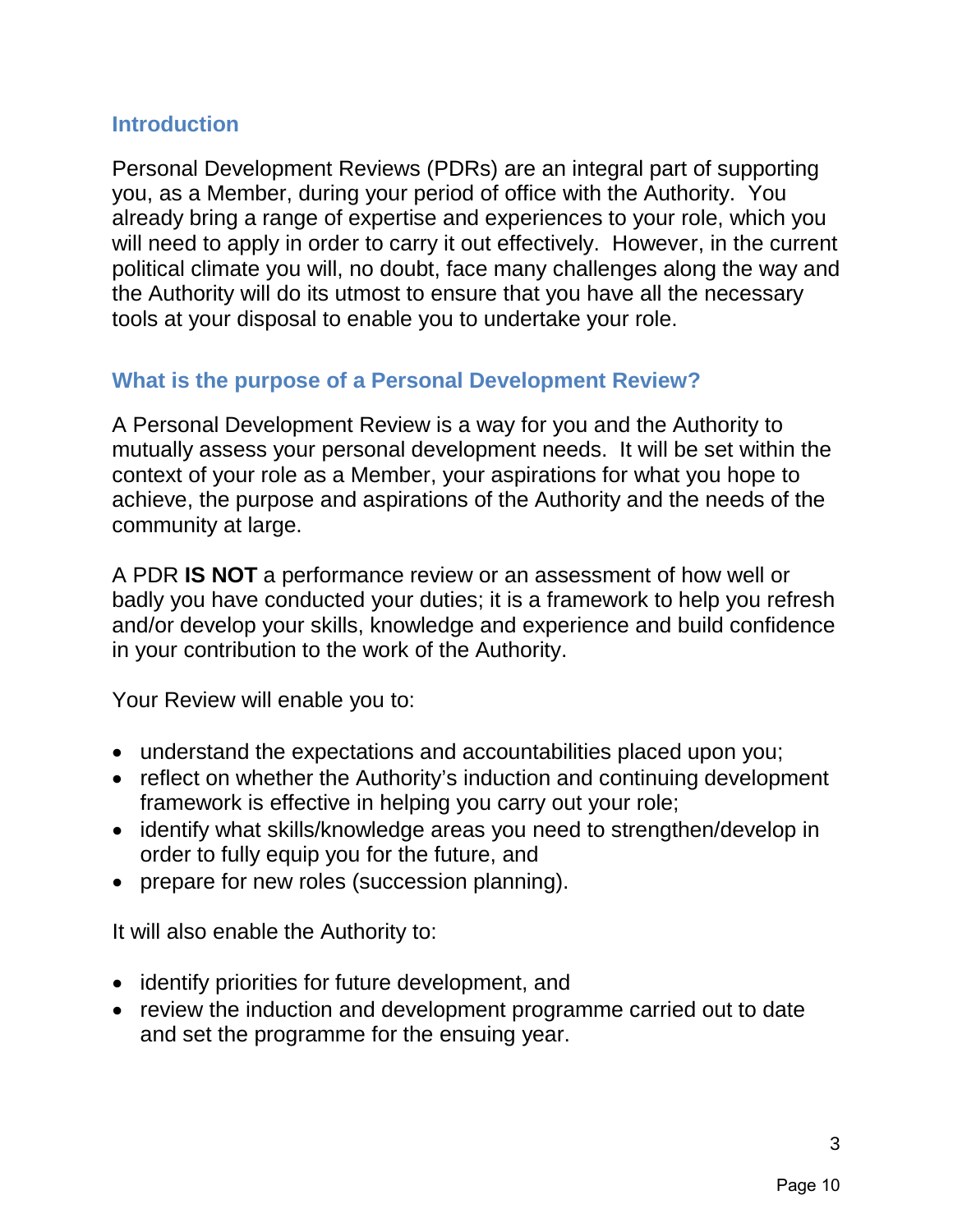## **How does it work?**

A PDR should be a free flowing, constructive conversation in which a range of views are exchanged which are treated sensitively and in confidence. It must be appropriate and constructive, but also challenging if you are to make the most of the process. The outcome will be used as a basis for making development and improvement plans and reaching agreement about what should be done in the future, for you personally and, possibly, for the membership as a whole.

To support you in this, you will be asked to complete a pro-forma (see Appendix 1) prior to your Review, which will help you reflect on your role/responsibilities with the Authority and to examine your strengths, what skills you have and what support you might need to support you in the future. The role descriptions previously adopted by the Authority will help you reflect on this. If you so wish, your completed pro-forma can be sent to your facilitator in advance of your Review to give them time to prepare for the session.

## **Please note that the pro-forma will not be shared with anyone other than the facilitator of your Review, unless you determine otherwise.**

At the end of the Review you will have identified any knowledge or skills gaps that you have, and agreed and recorded in your Personal Support Plan (at the back of your pro-forma) any activities/events to help you develop this knowledge/skill.

The information contained in the Personal Support Plans should be returned to the Administration and Democratic Services Manager who will treat it in confidence and use it to prepare an overall Member development programme for the following and future years.

| <b>Member being reviewed</b>  | <b>Facilitator</b> |                                   |  |
|-------------------------------|--------------------|-----------------------------------|--|
| <b>Chair of the Authority</b> |                    | Either: Chair of one of the other |  |
|                               |                    | two Welsh National Park           |  |
|                               |                    | Authorities, or                   |  |
|                               |                    | Deputy Chair of the               |  |
|                               |                    | Authority plus the Chair of       |  |

## **Who will facilitate my Review?**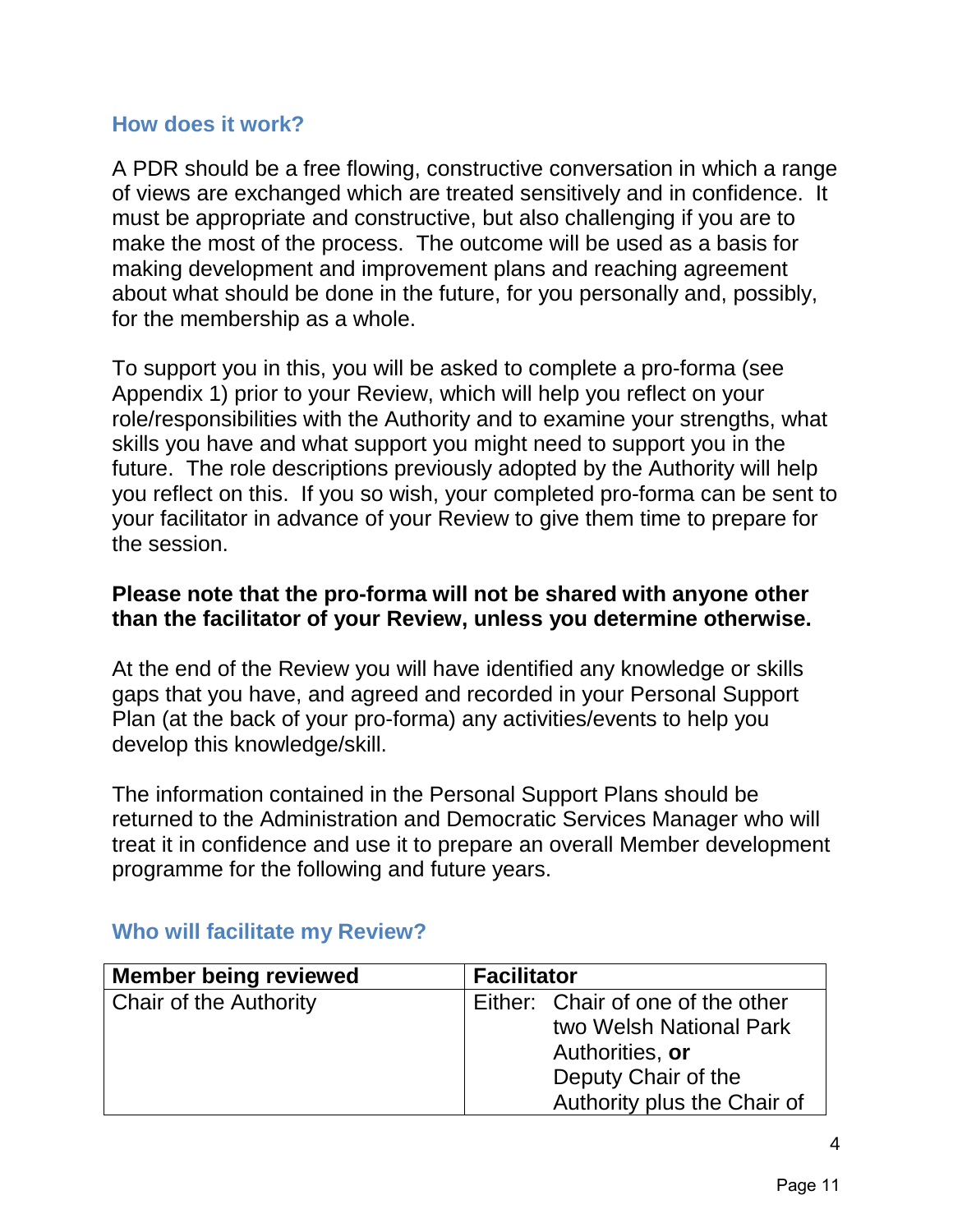|                                                         | one of the following:<br><b>Development Management</b><br>Committee, Audit &<br><b>Corporate Services Review</b><br>Committee, Operational<br><b>Review Committee or the</b><br>Member Support &<br><b>Development Committee</b>                                                                                                   |
|---------------------------------------------------------|------------------------------------------------------------------------------------------------------------------------------------------------------------------------------------------------------------------------------------------------------------------------------------------------------------------------------------|
| Deputy Chair of the Authority                           | <b>Chair of the Authority</b>                                                                                                                                                                                                                                                                                                      |
| Chair of the Development<br><b>Management Committee</b> | Chair or Deputy Chair of the<br>Authority                                                                                                                                                                                                                                                                                          |
| <b>Remaining Members</b>                                | Either: Chair of the Authority, or<br>Deputy Chair of the<br>Authority, or<br>the Chair of one of the<br>following: Development<br>Management Committee,<br><b>Audit &amp; Corporate Services</b><br><b>Review Committee,</b><br><b>Operational Review</b><br><b>Committee or the Member</b><br>Support & Development<br>Committee |

A Member may make a request to the Administration and Democratic Services Manager to arrange for a different person to conduct their Review if there is good reason for so doing. Support will also be provided by the Administration and Democratic Services Manager if required.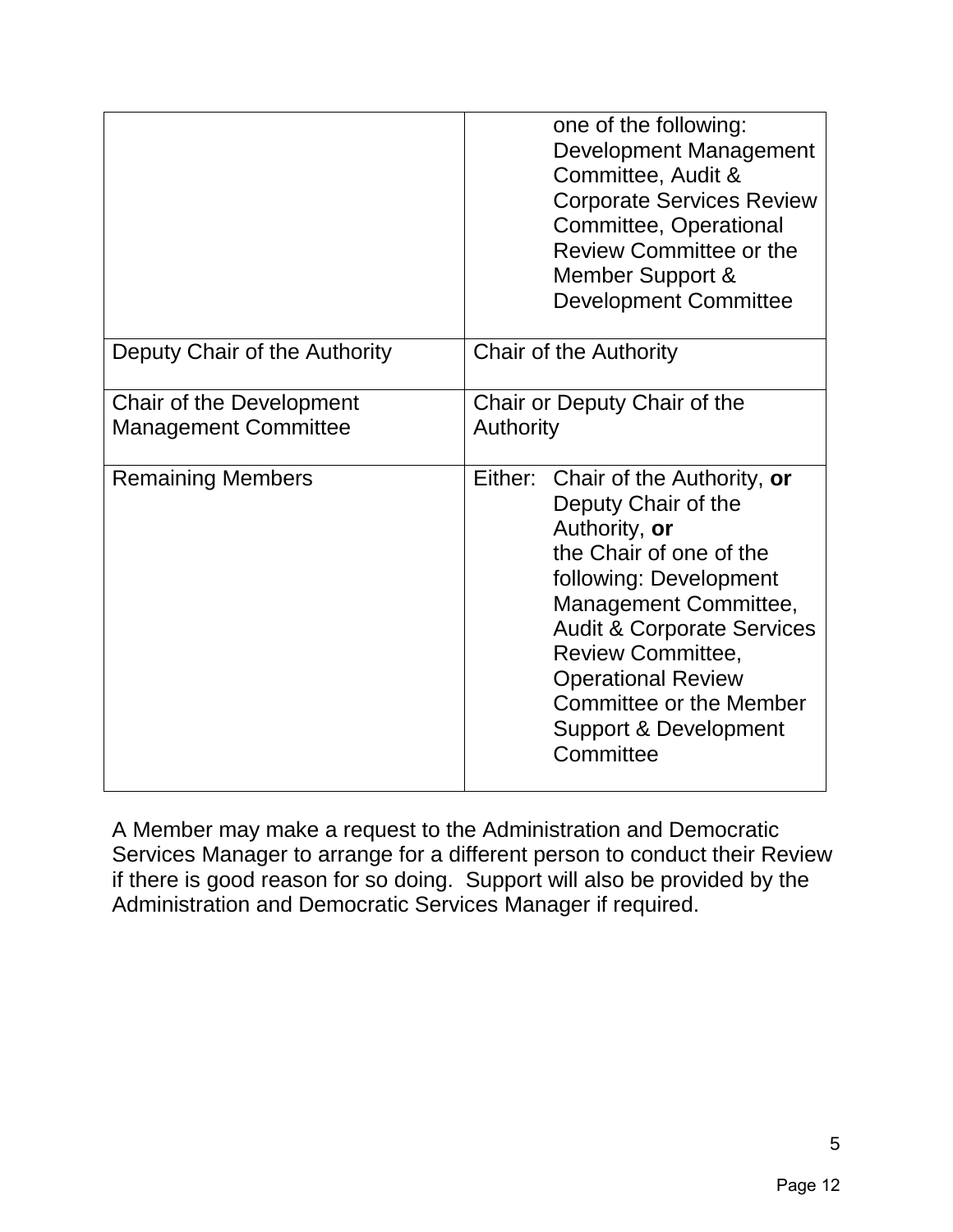# **Guidance for Members conducting Reviews (Facilitators)**

Before conducting your Review(s) you may find it useful to consider the following guidance:

# **Purpose of the Review**

The purpose of your meeting will be to provide your interviewee with an opportunity to review their role generally, identify any specific tasks for the year ahead, consider the areas where they feel confident and identify areas where they will be more challenged and may need support and development. Their learning and development needs, together with the usefulness or otherwise of previous development opportunities, will then be fed back to the Administration and Democratic Services Manager to create development programmes.

# **Preparation**

You may want to familiarise yourself with the role description of the Member whose Review you are conducting and consider some of the questions that you will ask to help the interviewee explore their role and needs. Although the Democratic Services team will provide full information to all Members, you may wish to re-familiarise yourself with the training, development and support that might be available to Members in the Authority. Your interviewee will contact you to plan a time and place convenient to you both where you can have a confidential undisturbed conversation.

# **Undertaking the Review**

Please remember that the conversation you have with your interviewee needs to be kept confidential to yourselves.

Your role is to help the interviewee consider his/her role and contribution, strengths and/or weaknesses and training needs. You should act as an objective sounding board in this exploration.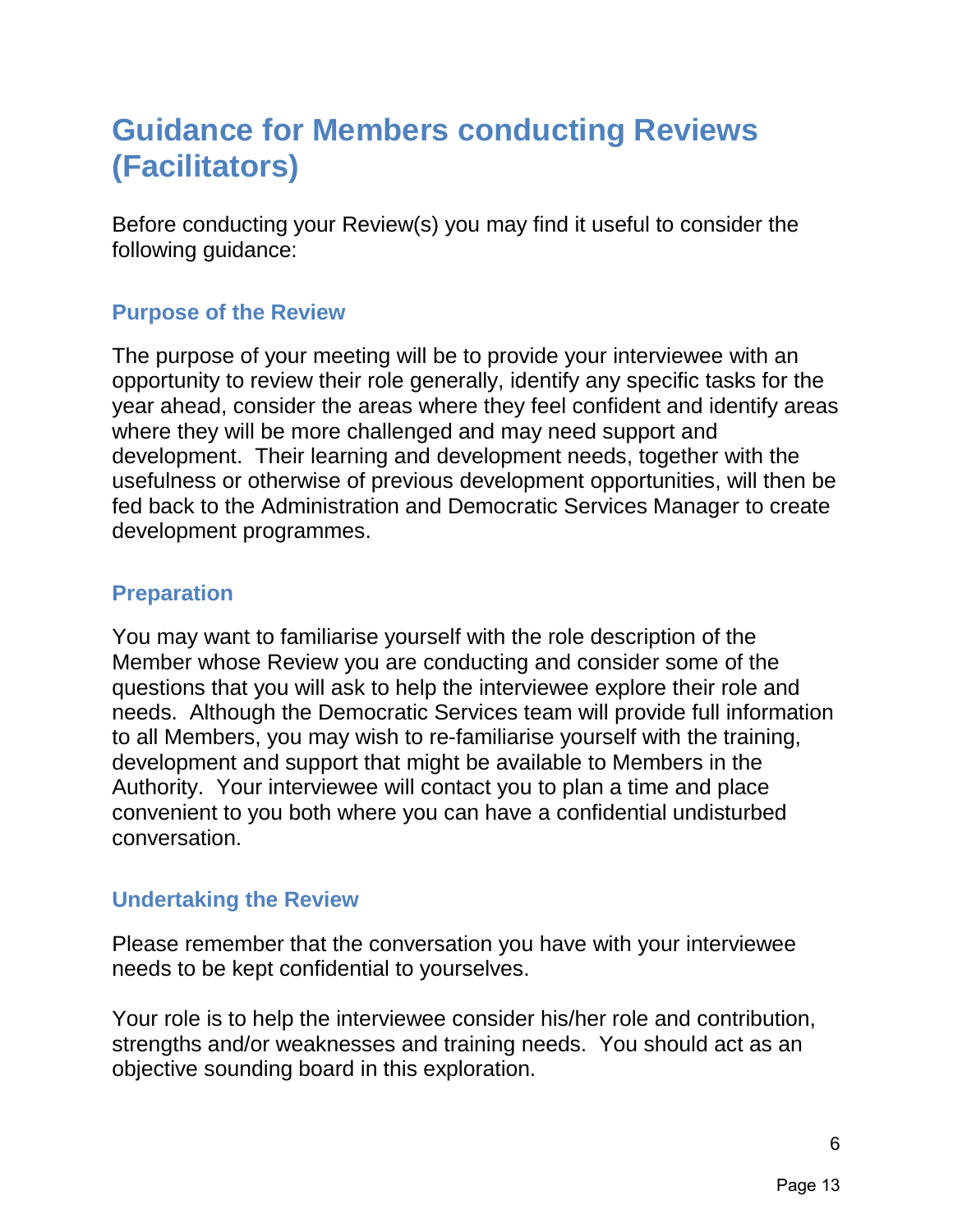Your role is not to give your own feedback on the performance of your colleague.

Use the pro-forma (see Appendix 1) as a basis for your discussions.

It is the responsibility of the interviewee to undertake any actions resulting from the Review. Keep any documentation and discuss any emerging development needs with the Administration and Democratic Services Manager.

Any additional support required from the Authority may also be identified and fed into the organisation as appropriate.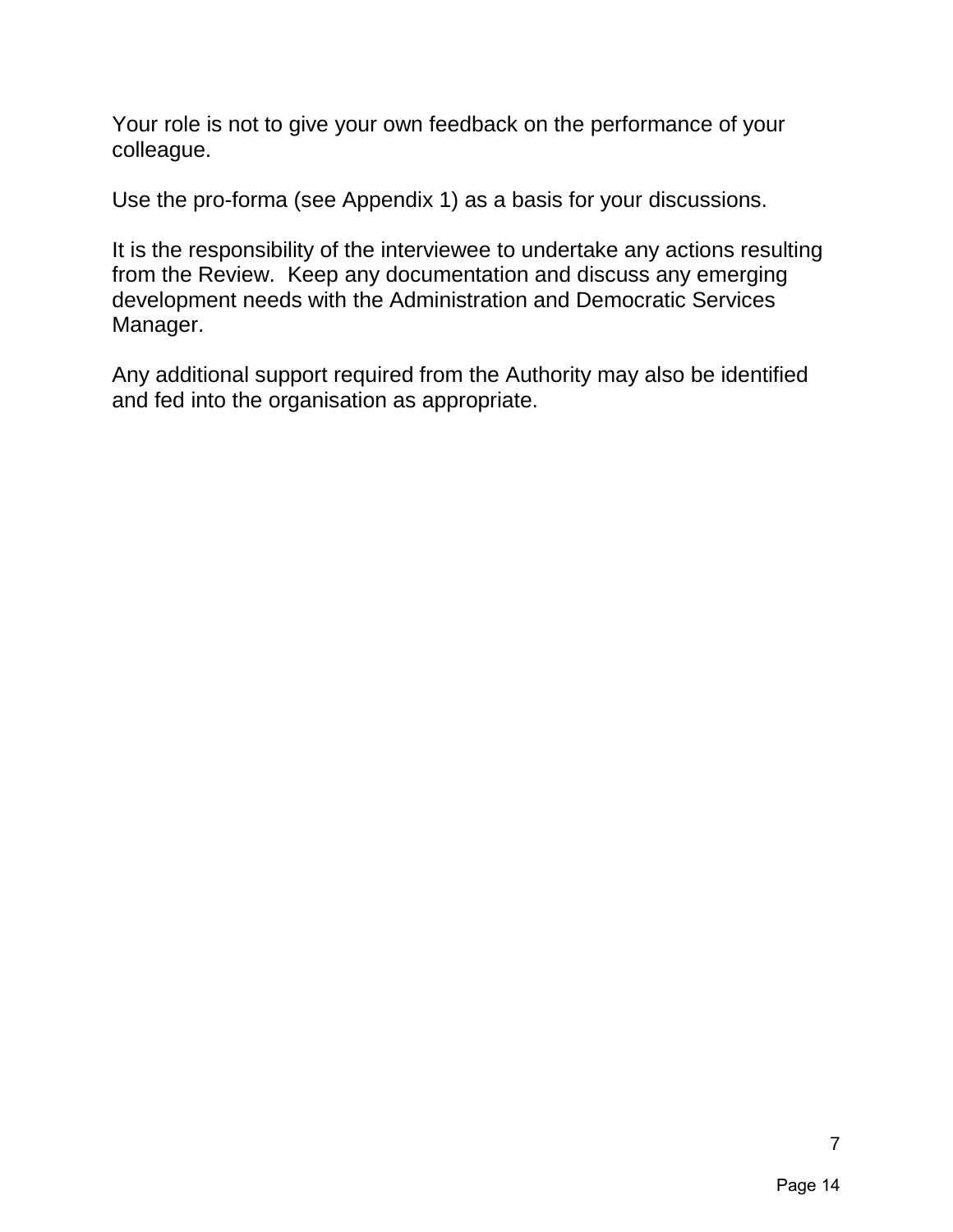# **Guidance for Members being interviewed**

Before undertaking your Review, you may find it useful to consider the following guidance:

# **Purpose of the Review**

The purpose of your meeting will be to provide you with an opportunity to review your role generally, consider any specific tasks for the year ahead, consider the areas where you feel confident and identify areas that you might find challenging and may need support and development. You will have an opportunity to identify learning and development needs which you will then be able to feed back to the Administration and Democratic Services Manager to organise development programmes. You can also review the usefulness of training that you have already received.

# **Preparation**

Before your meeting you will need to complete the pro-forma (see Appendix 1). This will help you to think about your role, specific tasks for the coming year and any support that you might need. You'll also find it useful to review your role description, person specification and the Member Development Strategy.

Make contact with your facilitator and plan a time and place convenient to you both where you can have a confidential undisturbed conversation.

# **Undertaking the Review**

Please remember that the conversation you have with your facilitator needs to be kept confidential to yourselves.

Use the pro-forma as a basis for your discussions.

Your facilitator will help you consider your role and contribution, strengths and/or weaknesses and training needs. They will act as an objective sounding board in this conversation.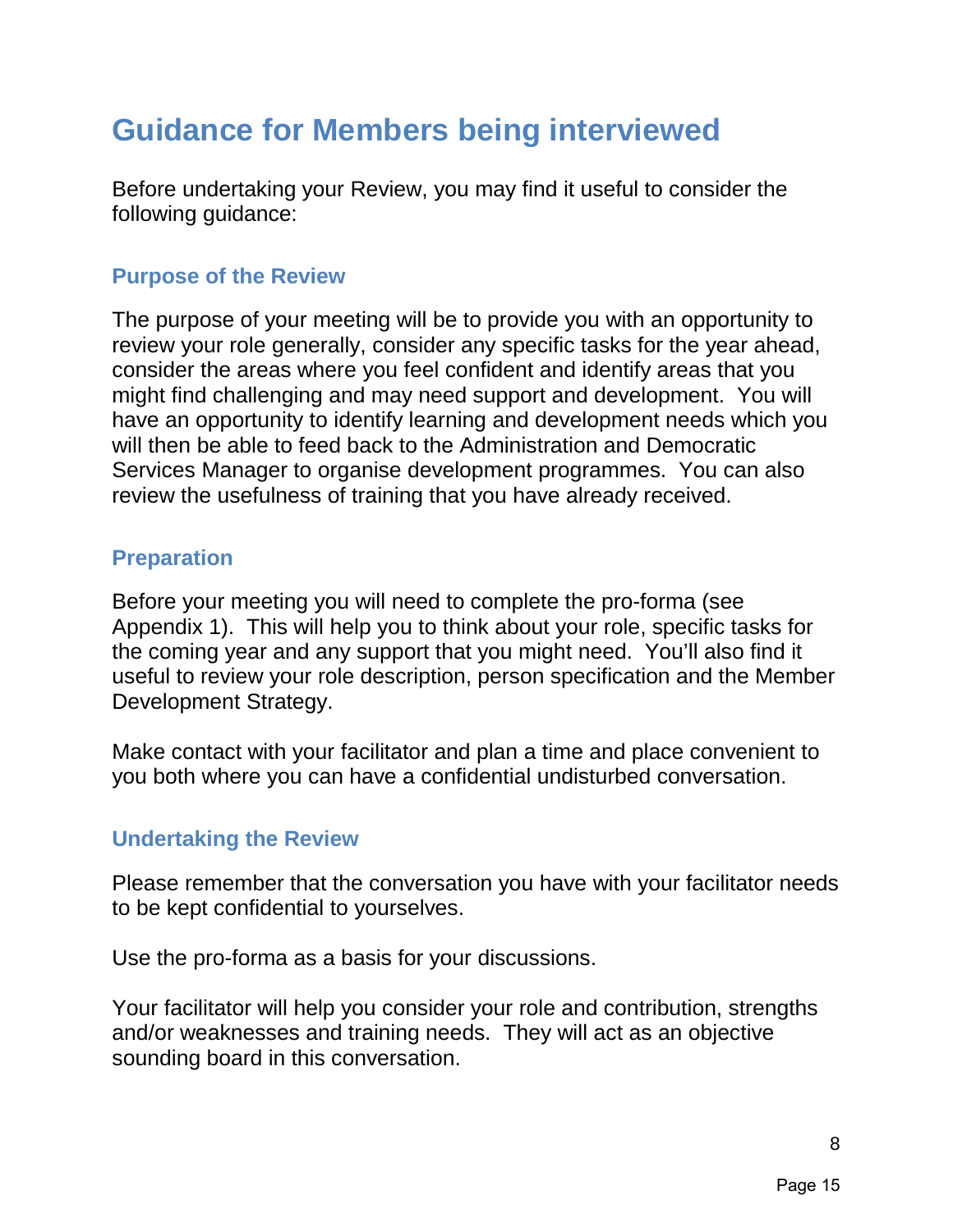Their role is not to give their own feedback on your performance.

Please note that it is your responsibility to undertake any actions resulting from the Review.

Any additional support required from the Authority may also be identified by the facilitator and fed into the organisation as appropriate.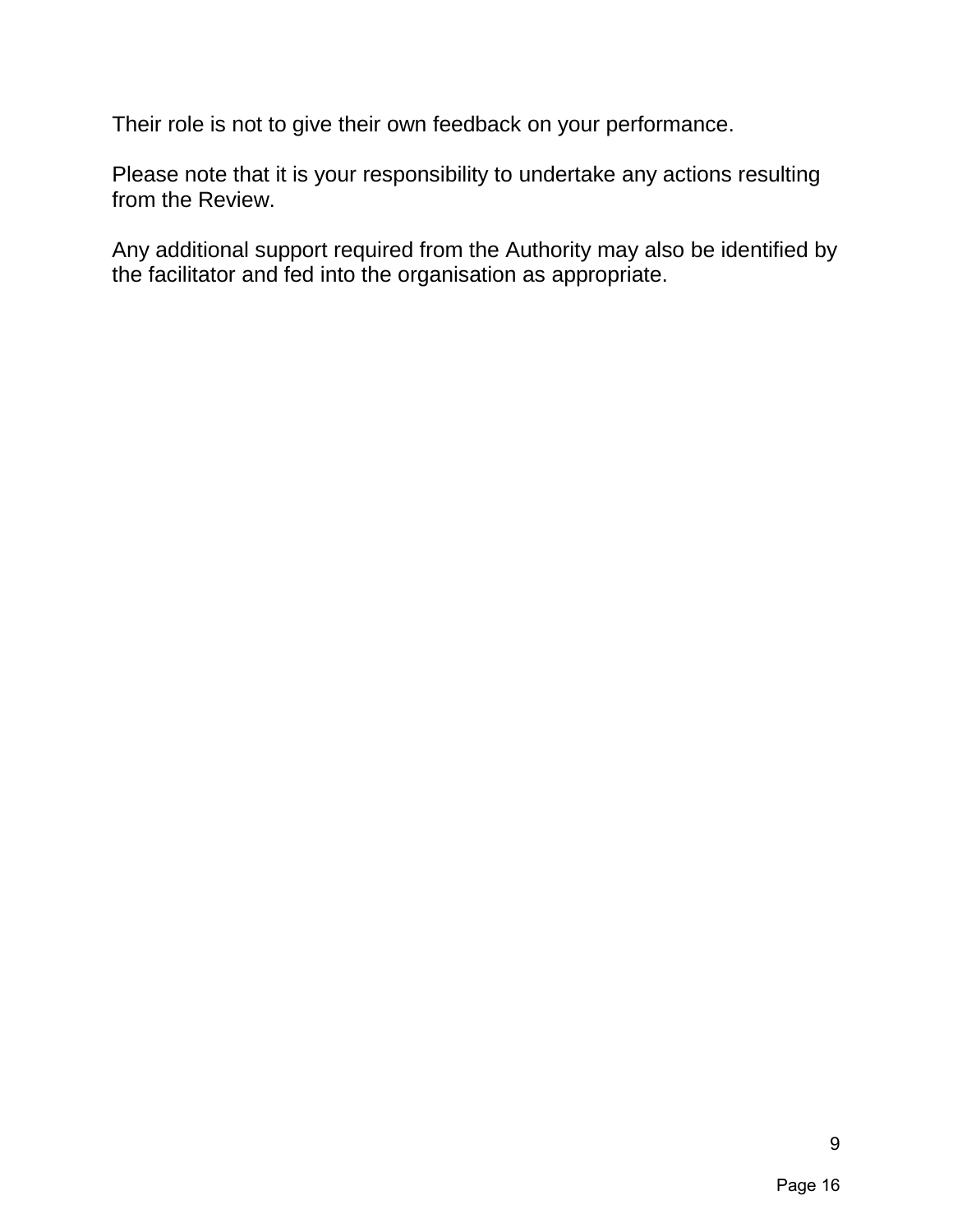# **APPENDIX 1**

# *Pembrokeshire Coast National Park Authority Personal Development Pro-forma*

**Please complete this pro-forma and bring it to your review meeting. The document is confidential to you and the person conducting your review.**

**However, please note that the Personal Support Plan at the back of this form will be used in confidence by the Democratic Services team to inform future development plans and training programmes.**

## **Name: \_\_\_\_\_\_\_\_\_\_\_\_\_\_\_\_\_\_\_\_\_\_\_\_\_\_\_\_\_\_\_\_\_\_\_\_\_\_\_\_\_\_\_\_\_**

|    | What are my current role(s) and responsibilities?<br>(e.g. Member of the Authority, Chair/Deputy Chair of the<br>Authority, Chair/Deputy Chair of a Committee)                                                                 |
|----|--------------------------------------------------------------------------------------------------------------------------------------------------------------------------------------------------------------------------------|
| 2. | What do I need to know about and/or be able to do to<br>undertake my role(s)?<br>(Refer to relevant role description and person specification.<br>The current Member Development Strategy Framework may<br>also help you here) |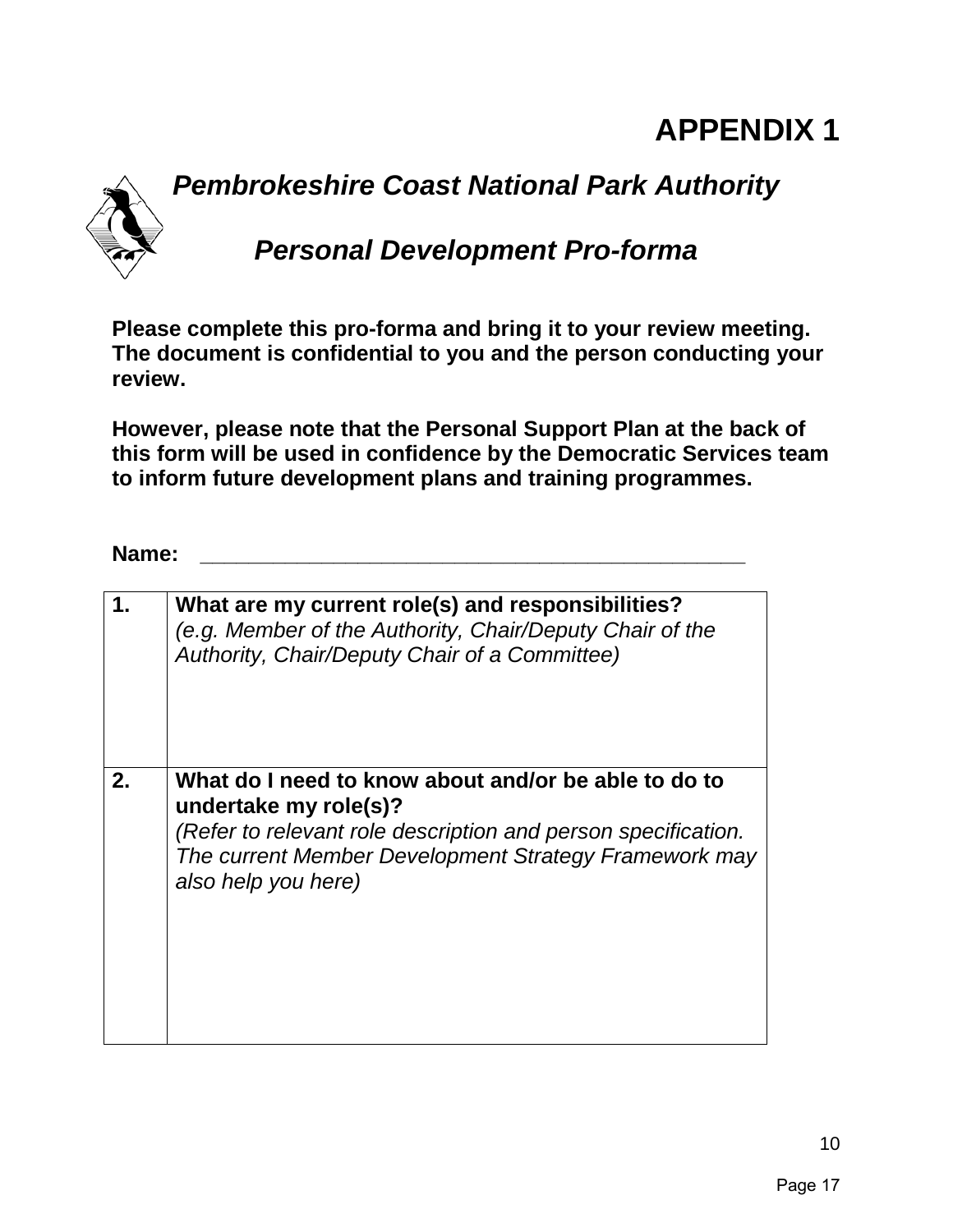| 3. | What aspect(s) of my role(s) am I confident in?                                                                                                                     |
|----|---------------------------------------------------------------------------------------------------------------------------------------------------------------------|
| 4. | Where am I less confident?                                                                                                                                          |
| 5. | Is there anything preventing me from undertaking my<br>role effectively?<br>(consider any personal or organisational issues which might<br>be a barrier to success) |
| 6. | What learning and development have I undertaken this<br>year?                                                                                                       |
| 7. | What have I learned and been able to achieve as a result<br>of this learning and development?                                                                       |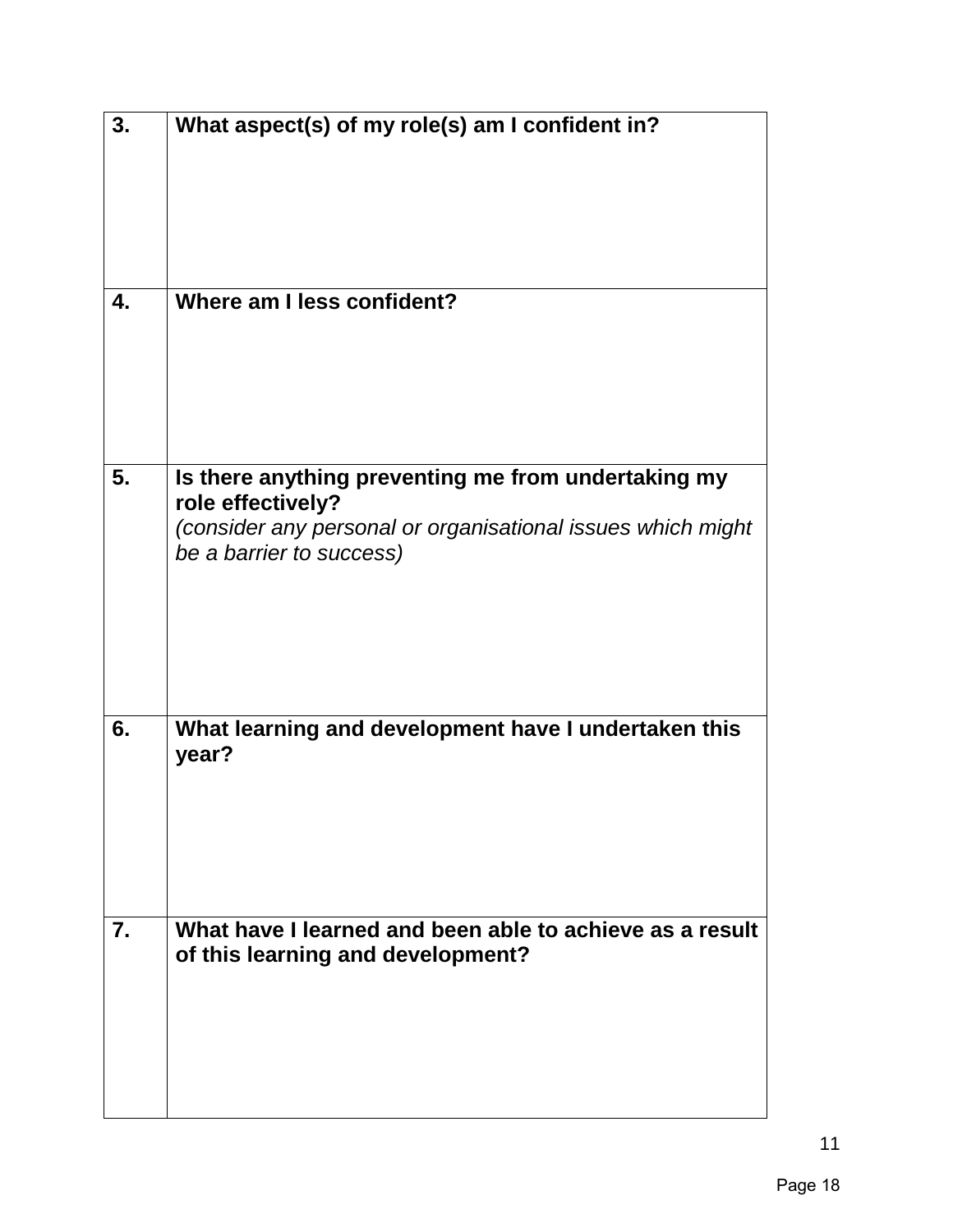| 8. | What additional learning and development would be<br><b>useful?</b> (use the table below)                          |                                                                         |  |  |  |
|----|--------------------------------------------------------------------------------------------------------------------|-------------------------------------------------------------------------|--|--|--|
|    | Area(s) of development                                                                                             | <b>Preferred method of</b><br>delivery                                  |  |  |  |
|    | <b>Skills</b> (e.g. decision-making,<br>meeting management,<br>questioning techniques, etc.)                       | (e.g. workshop, study tour,<br>peer networking, e-learning,<br>$etc.$ ) |  |  |  |
|    | <b>Knowledge</b> (e.g. Code of<br>Conduct, planning process,<br>budget process, equalities,<br>local policy, etc.) |                                                                         |  |  |  |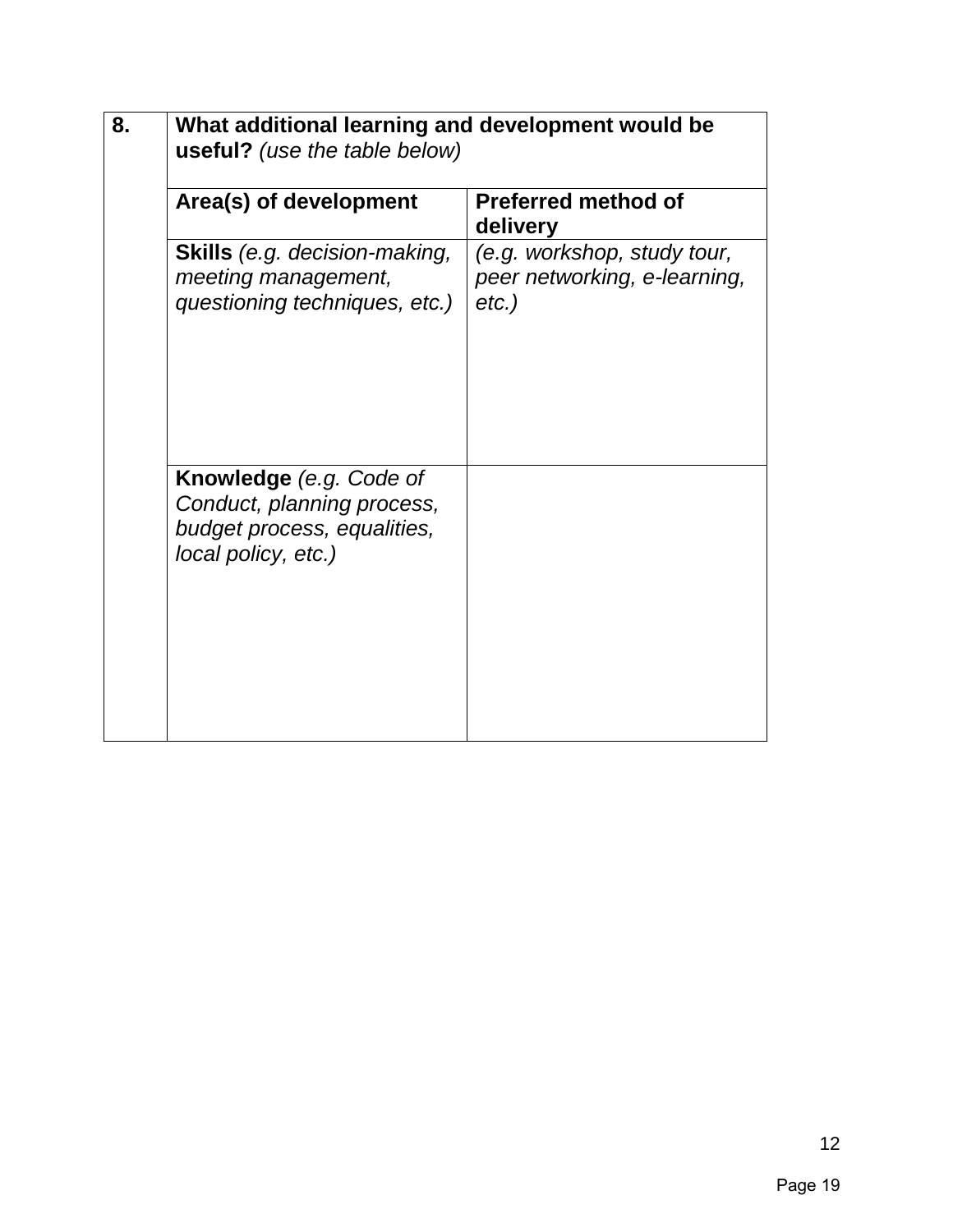*Pembrokeshire Coast National Park Authority*

![](_page_15_Picture_1.jpeg)

*Personal Development Support Plan*

| Name:               |  |  |
|---------------------|--|--|
| <b>Review date:</b> |  |  |
| <b>Facilitator:</b> |  |  |

**My learning and development needs for this year (please note that this information will be used in confidence by the Democratic Services team to inform future development plans and training programmes). (Please delete the examples provided in the form below.)**

| Area for<br>development                                        | <b>How</b>                                                                                                                       | <b>Priority</b> |
|----------------------------------------------------------------|----------------------------------------------------------------------------------------------------------------------------------|-----------------|
| Example: How to Chair<br>meetings effectively                  | Example: I'd like to observe<br>meetings in other authorities<br>A workshop on chairing skills<br>I'd like some written guidance |                 |
| Example: How do I contribute<br>to the budget setting process? | Example: I'd like a meeting with<br>the Finance Manager<br>A workshop on budget setting                                          |                 |
| Example: Learning more about<br>what we do in the community    | Example: A presentation from<br>the Community Archaeologist<br>I'd like to shadow a Ranger for<br>the day                        |                 |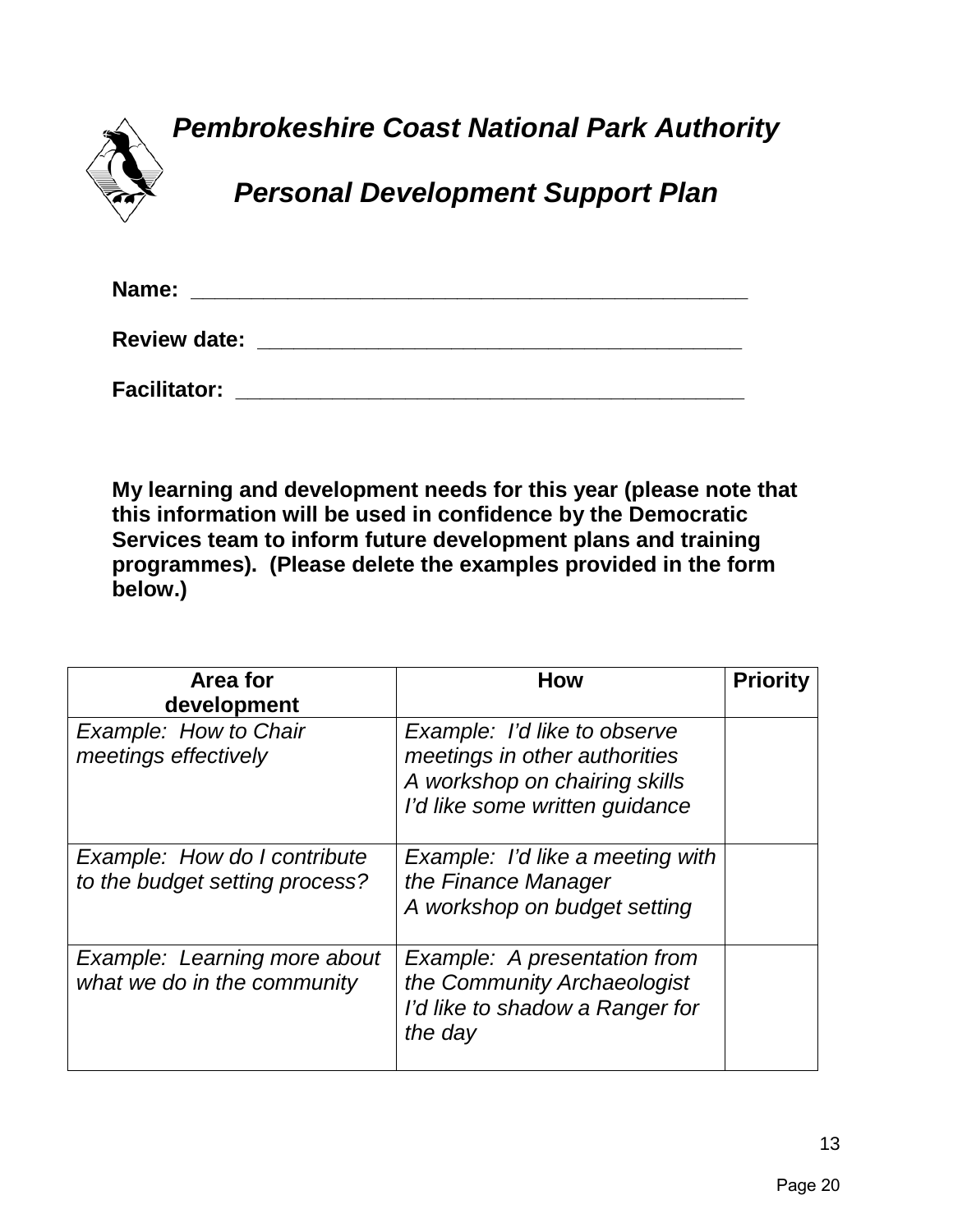| <b>Training undertaken</b>                                                                     | What difference has this made to<br>the way I work as a Member?                                                                                                                                              |
|------------------------------------------------------------------------------------------------|--------------------------------------------------------------------------------------------------------------------------------------------------------------------------------------------------------------|
| <b>Example: Authority induction</b><br>programme on the work of the<br>Authority and who's who | Example: It has given me a good<br>insight into how the Authority<br>operates and to know who the<br>appropriate officers are to speak to.<br>It has also highlighted areas where I<br>need further training |
| Example: Chairing skills workshop                                                              | Example: It has helped me better<br>understand the Authority's Standing<br>Orders and enabled me to manage<br>meetings more effectively                                                                      |
| Example: Planning training                                                                     | Example: I have gained a better<br>understanding of how the planning<br>system works and how officers reach<br>their decisions. It has also<br>enlightened me on a Member's role<br>in the process           |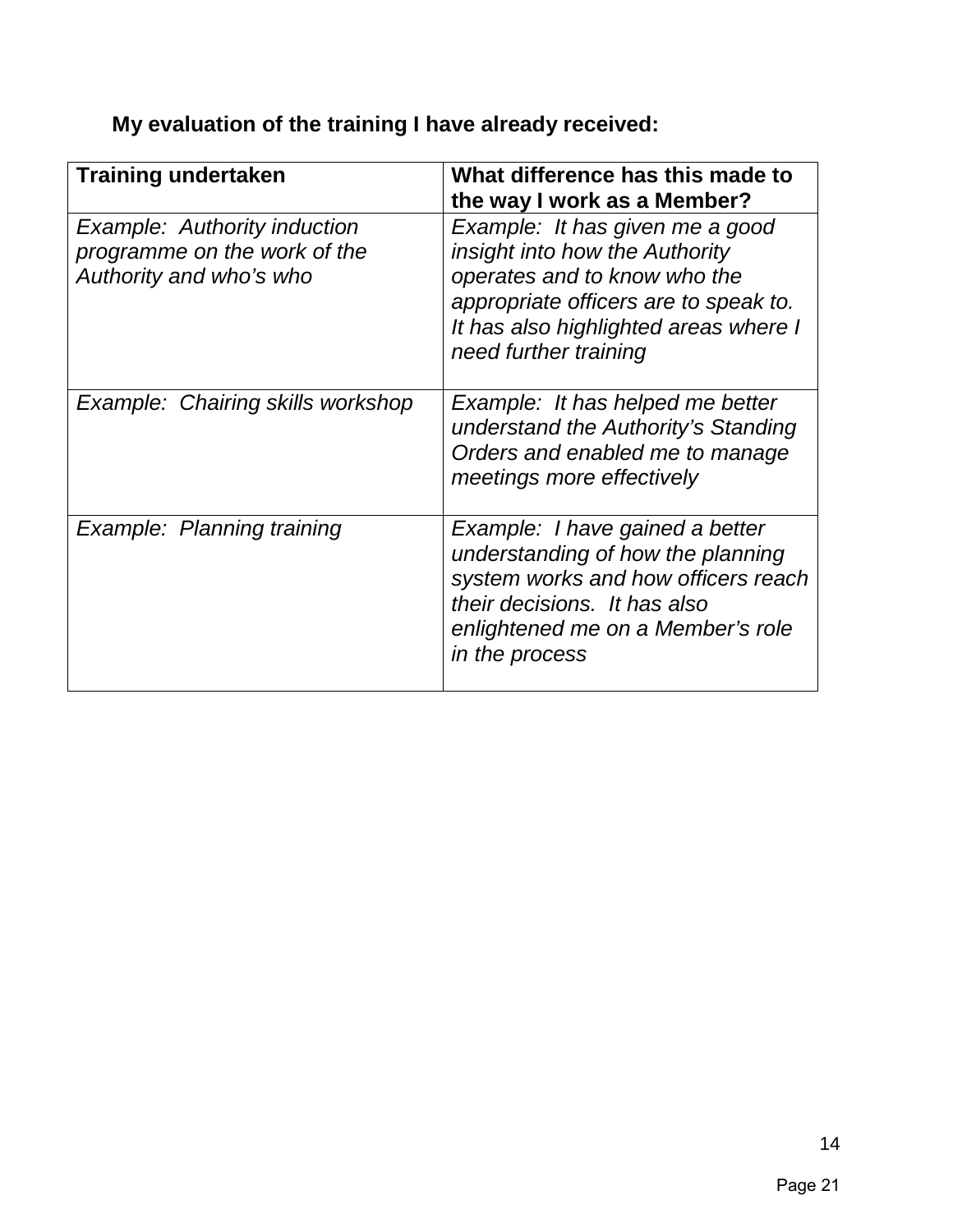# **APPENDIX B**

| <b>Criterion</b>                     | <b>Charter</b><br>Requirement             | <b>Charter Expansion</b><br>and Clarification | <b>Advanced Charter</b><br><b>Requirements</b> | <b>Description of</b><br>authority approach<br>and actions | <b>Additional work</b><br>required to<br>achieve this<br>criterion |
|--------------------------------------|-------------------------------------------|-----------------------------------------------|------------------------------------------------|------------------------------------------------------------|--------------------------------------------------------------------|
| A. Member Roles and Responsibilities |                                           |                                               |                                                |                                                            |                                                                    |
| 1. Members are                       | Role descriptions are                     | What does adopted                             | Role descriptions are                          | Draft suite of role                                        | Suite of role                                                      |
| supported with role                  | adopted for the:                          | mean?                                         | available for all                              | descriptions (RD)                                          | descriptions adopted                                               |
| descriptions.                        | Leader<br>$\bullet$                       | Role descriptions exist                       | members covering all                           | agreed by Member                                           | by National Park                                                   |
|                                      | Deputy Leader<br>$\bullet$                | and have been                                 | aspects of their role.                         | Support and                                                | Authority (NPA) on                                                 |
|                                      | Cabinet<br>$\bullet$                      | formally adopted for                          |                                                | Development                                                | 25 July 2019                                                       |
|                                      | <b>Members</b>                            | all the roles listed.                         | Members are                                    | Committee (MSDC) on                                        | following Members'                                                 |
|                                      | Scrutiny<br>$\bullet$                     |                                               | undertaking the                                | 08 May 2019.                                               | suggested additions                                                |
|                                      | members                                   | There is no need at                           | responsibilities                               |                                                            |                                                                    |
|                                      | <b>Scrutiny Chairs</b>                    | this level for members                        | described in the role                          | Each RD outlines all                                       |                                                                    |
|                                      | Scrutiny Co-<br>$\bullet$                 | to evidence that they                         | descriptions.                                  | aspects of that                                            |                                                                    |
|                                      | optees                                    | perform the roles                             |                                                | Member's role.                                             |                                                                    |
|                                      | Chairs of<br>$\bullet$                    | outlined in the                               | Role descriptions                              |                                                            |                                                                    |
|                                      | statutory                                 | descriptions but they<br>should understand    | inform the PDR                                 | Role description and                                       |                                                                    |
|                                      | committees                                | what their role is and                        | process.                                       | protocol for Members                                       |                                                                    |
|                                      | Chairs of area<br>$\bullet$<br>committees | what is expected of                           | Every member has a                             | serving on outside<br>bodies included in this              |                                                                    |
|                                      | Chair of the<br>$\bullet$                 | them.                                         | role description which                         | suite.                                                     |                                                                    |
|                                      | Audit                                     | What can be defined                           | matches what they do.                          |                                                            |                                                                    |
|                                      | Committee                                 | as a role description?                        | Including guidance for                         |                                                            |                                                                    |
|                                      | Members of                                |                                               | members of a working                           |                                                            |                                                                    |
|                                      | Audit                                     | See                                           | or task and finish                             |                                                            |                                                                    |
|                                      | Committee                                 | the WLGA                                      | group - not a role                             |                                                            |                                                                    |
|                                      | Chair of<br>$\bullet$                     | model role                                    | description as such                            |                                                            |                                                                    |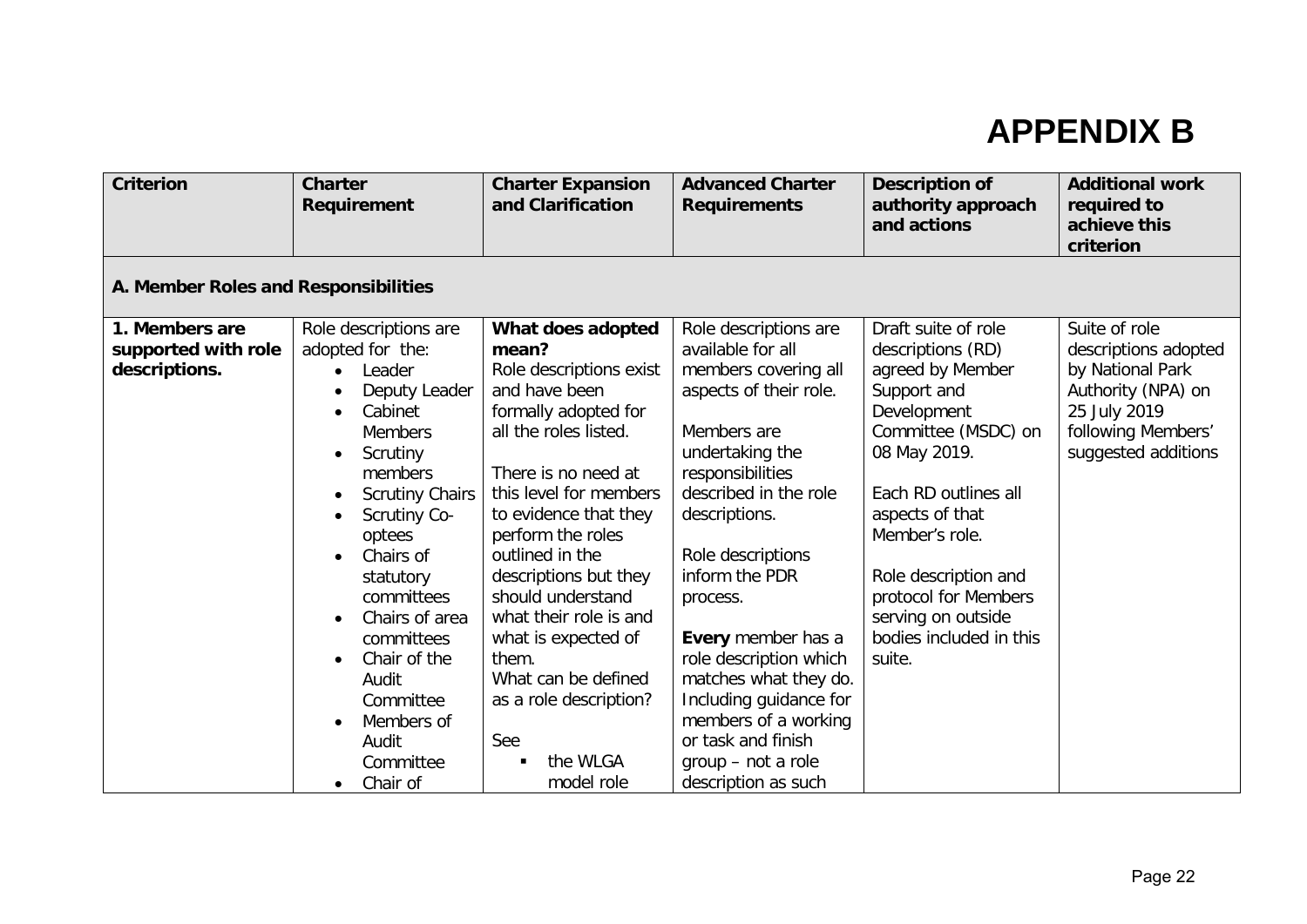| <b>Criterion</b> | <b>Charter</b><br><b>Requirement</b>                                                                                                                                                                                                                                                                                                                                                                     | <b>Charter Expansion</b><br>and Clarification                                                                                                                                                                                                                                                                                                                                                                                                                                                                                                 | <b>Advanced Charter</b><br><b>Requirements</b>                                                                                                                                                                                                                          | <b>Description of</b><br>authority approach<br>and actions | <b>Additional work</b><br>required to<br>achieve this<br>criterion |
|------------------|----------------------------------------------------------------------------------------------------------------------------------------------------------------------------------------------------------------------------------------------------------------------------------------------------------------------------------------------------------------------------------------------------------|-----------------------------------------------------------------------------------------------------------------------------------------------------------------------------------------------------------------------------------------------------------------------------------------------------------------------------------------------------------------------------------------------------------------------------------------------------------------------------------------------------------------------------------------------|-------------------------------------------------------------------------------------------------------------------------------------------------------------------------------------------------------------------------------------------------------------------------|------------------------------------------------------------|--------------------------------------------------------------------|
|                  | Democratic<br><b>Services</b><br>Member of<br>Democratic<br><b>Services</b><br>Ward Member,<br>including<br>community<br>leadership and<br>case work<br>Chair of<br><b>Standards</b><br>committee<br>Member of<br>$\bullet$<br><b>Standards</b><br>Committee<br>Leader of the<br>$\bullet$<br>Opposition<br>Member<br>Champion<br>Guidance is provided<br>to members on their<br>role on outside bodies. | descriptions for<br>Welsh<br>Authorities and<br>the WLGA<br>П<br>document The<br>Role of<br>Members in<br>Collaboration<br>and<br>The Model Role<br>$\blacksquare$<br>description for<br>a Scrutiny Co<br>optee Appendix<br>A local<br>Government<br>(Wales)<br>Measure 2011<br><b>Outside Bodies</b><br>Where members are<br>responsible for<br>formally representing<br>the authority or<br>making decisions that<br>could impact on the<br>authority or have legal<br>obligations as - for<br>example trustees of<br>an organisation, they | but some information<br>to help members<br>understand what is<br>expected of them.<br>All members need to<br>be undertaking their<br>roles in accordance<br>with their role<br>descriptions evidenced<br>by having individually<br>developed and/or<br>agreed their RD. |                                                            |                                                                    |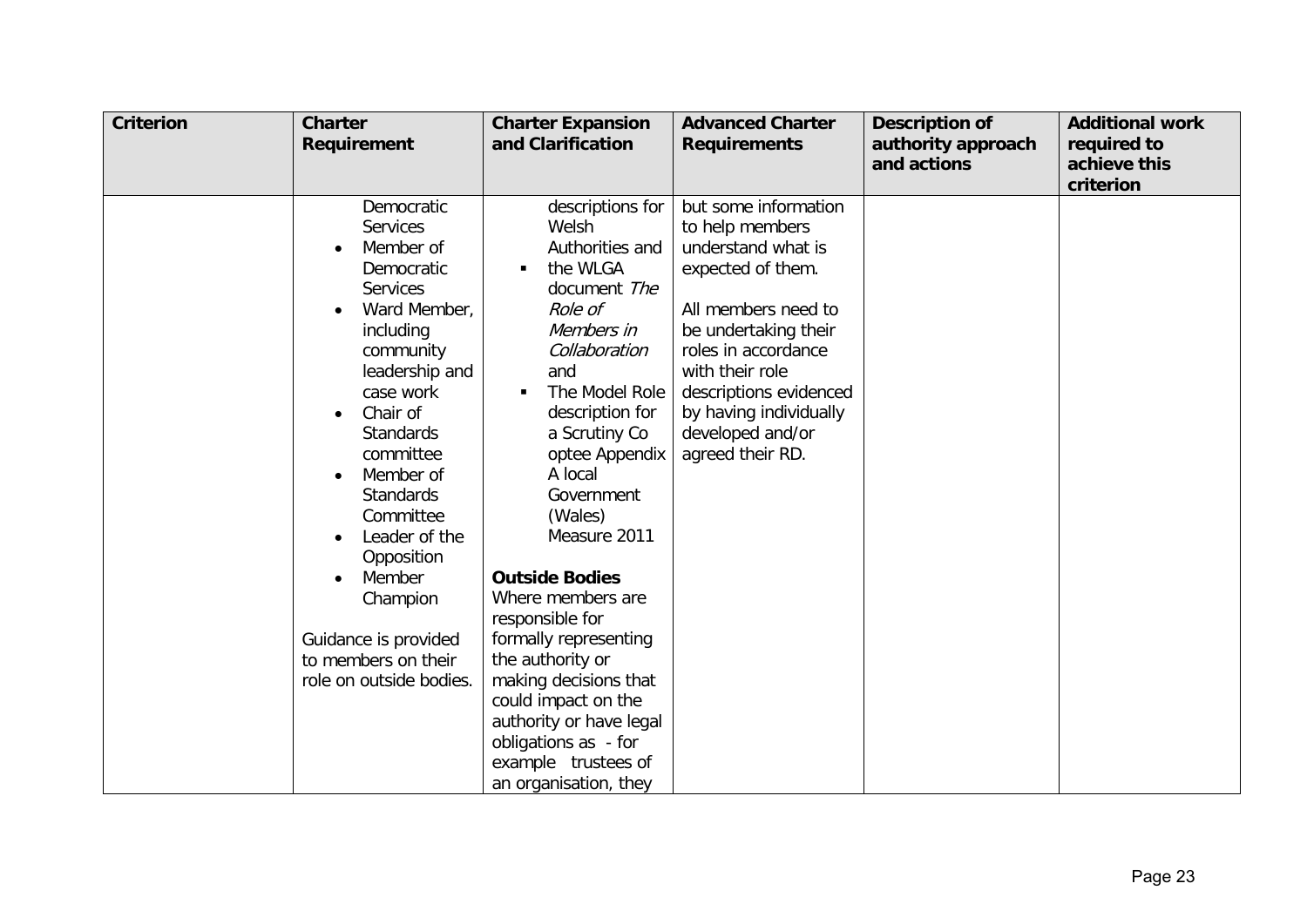| <b>Criterion</b>                                                                                            | <b>Charter</b><br><b>Requirement</b>                                                                                                                                                                   | <b>Charter Expansion</b><br>and Clarification                                                                                                                                                                                                                                                                                                                                                                                                                                                                                               | <b>Advanced Charter</b><br><b>Requirements</b>                                                                                                                                                                                                                                                      | <b>Description of</b><br>authority approach<br>and actions                                                                                         | <b>Additional work</b><br>required to<br>achieve this<br>criterion                                                                                                              |
|-------------------------------------------------------------------------------------------------------------|--------------------------------------------------------------------------------------------------------------------------------------------------------------------------------------------------------|---------------------------------------------------------------------------------------------------------------------------------------------------------------------------------------------------------------------------------------------------------------------------------------------------------------------------------------------------------------------------------------------------------------------------------------------------------------------------------------------------------------------------------------------|-----------------------------------------------------------------------------------------------------------------------------------------------------------------------------------------------------------------------------------------------------------------------------------------------------|----------------------------------------------------------------------------------------------------------------------------------------------------|---------------------------------------------------------------------------------------------------------------------------------------------------------------------------------|
| 2. Members are<br>supported in<br>undertaking their<br>duties according to<br>high standards of<br>conduct. | All members are<br>provided with training<br>and development in<br>the detail of the local<br>code of conduct,<br>taking into account<br>any changes in the<br>model or local codes<br>as they emerge. | should be provided<br>with a role description.<br>In all instances<br>members should be<br>provided with<br>guidance on their role<br>on the outside body.<br>Officers should secure<br>(where available)<br>terms of reference<br>from outside bodies.<br>What can be<br>interpreted as<br>training and<br>development?<br>Any activities which<br>help members<br>understand what the<br>code is and how they<br>need to work within it.<br>This could include<br>written guidance,<br>induction sessions,<br>workshops, Q&A<br>sessions. | Training is updated<br>and delivered<br>regularly. Potential<br>breaches are<br>addressed internally,<br>as set out in the<br>Ombudsman's report<br>concerning local<br>resolution. There are<br>few justifiable referrals<br>to the Ombudsman<br>because members do<br>not understand the<br>code. | No Code of Conduct<br>refresher training<br>session was<br>undertaken in 2018<br>due to change in<br>Monitoring Officer and<br>subsequent sickness | Code of Conduct<br>training session to be<br>held in January 2020.<br>Brief session for<br>newly appointed<br><b>Welsh Government</b><br>Members to be held<br>in December 2019 |
| 3. Members are                                                                                              | All members have                                                                                                                                                                                       | Training has been                                                                                                                                                                                                                                                                                                                                                                                                                                                                                                                           | The Constitution and                                                                                                                                                                                                                                                                                | This is covered in the                                                                                                                             | Need to develop a                                                                                                                                                               |
| supported in                                                                                                | received training on                                                                                                                                                                                   | made available to all                                                                                                                                                                                                                                                                                                                                                                                                                                                                                                                       | related documents                                                                                                                                                                                                                                                                                   | main during induction.                                                                                                                             | session for all                                                                                                                                                                 |
| understanding their                                                                                         | and understand the                                                                                                                                                                                     | members and take up                                                                                                                                                                                                                                                                                                                                                                                                                                                                                                                         | listed at level one                                                                                                                                                                                                                                                                                 |                                                                                                                                                    | Members on an                                                                                                                                                                   |
| roles and                                                                                                   | contents of the                                                                                                                                                                                        | of this has been high.                                                                                                                                                                                                                                                                                                                                                                                                                                                                                                                      | change in line with                                                                                                                                                                                                                                                                                 |                                                                                                                                                    | annual basis. To be                                                                                                                                                             |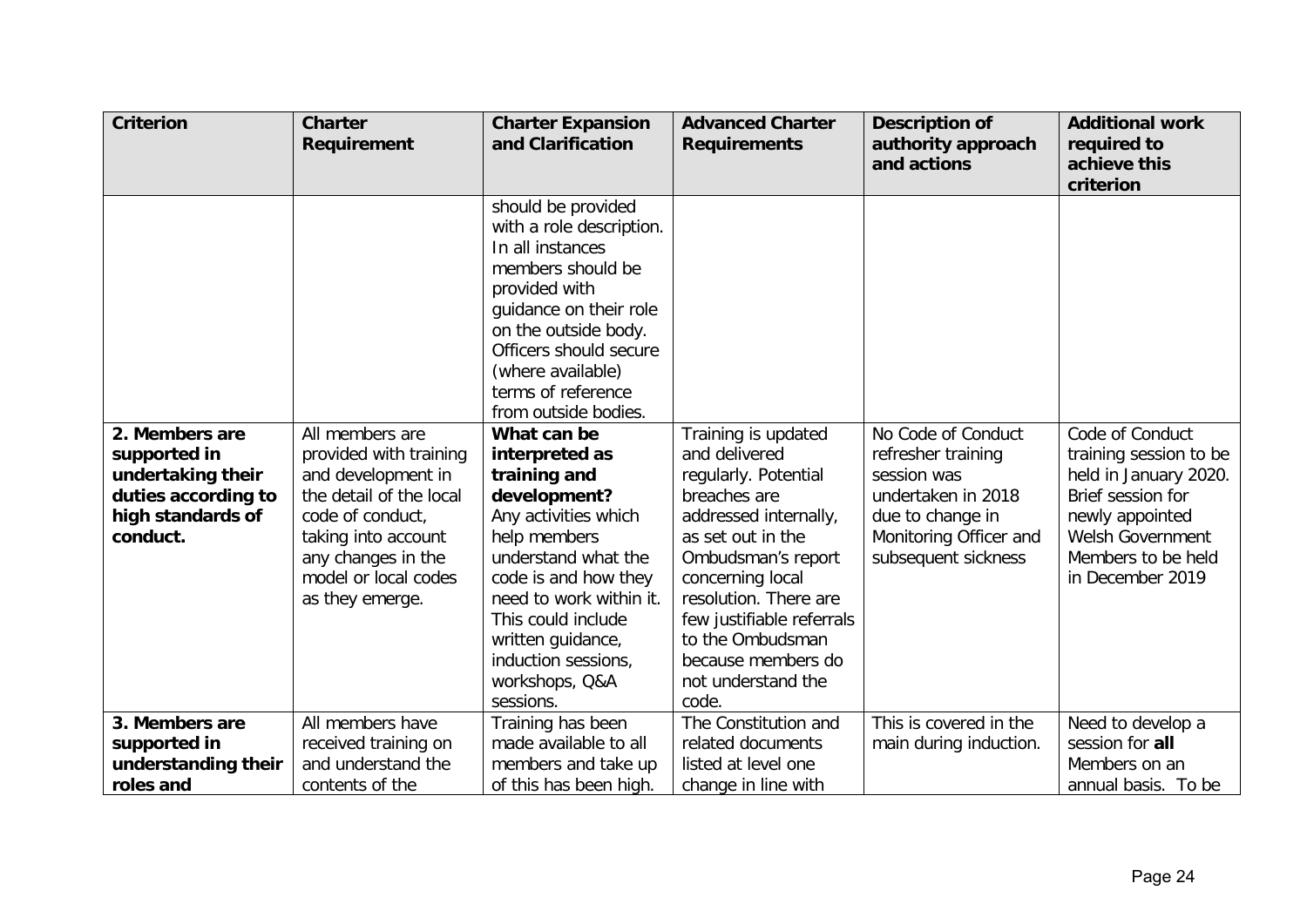| <b>Criterion</b>                                                             | <b>Charter</b><br><b>Requirement</b>                                                                                                                                                                                                                       | <b>Charter Expansion</b><br>and Clarification                                                                                                                                                                                                                                                                                                                               | <b>Advanced Charter</b><br><b>Requirements</b>                                                                                                   | <b>Description of</b><br>authority approach<br>and actions                                                                         | <b>Additional work</b><br>required to<br>achieve this                   |
|------------------------------------------------------------------------------|------------------------------------------------------------------------------------------------------------------------------------------------------------------------------------------------------------------------------------------------------------|-----------------------------------------------------------------------------------------------------------------------------------------------------------------------------------------------------------------------------------------------------------------------------------------------------------------------------------------------------------------------------|--------------------------------------------------------------------------------------------------------------------------------------------------|------------------------------------------------------------------------------------------------------------------------------------|-------------------------------------------------------------------------|
|                                                                              |                                                                                                                                                                                                                                                            |                                                                                                                                                                                                                                                                                                                                                                             |                                                                                                                                                  |                                                                                                                                    | criterion                                                               |
| responsibilities as<br>set out in the<br>Constitution.                       | constitution, including:<br>the roles,<br>responsibilities<br>and limits to the<br>roles of<br>committees<br>the role of<br>individual<br>members and<br>officers<br>Member/officer<br>protocols<br>meeting practice<br>standing orders<br>rules of debate | The constitution sets<br>out the roles and<br>responsibilities of<br>every committee and<br>broadly the role of the<br>key players at each<br>committee, for<br>example chairs,<br>support officers and<br>regular/key<br>participants.<br>Role descriptions may<br>be in the constitution<br>or as a separate<br>document but should<br>be formally adopted<br>and valued. | requirements.<br>Changes include<br>governance<br>arrangements due to<br>the introduction of<br>structures to support<br>collaborative services. |                                                                                                                                    | included in the Code<br>of Conduct session by<br>the Monitoring Officer |
| <b>B.</b> Member<br><b>Development</b>                                       |                                                                                                                                                                                                                                                            |                                                                                                                                                                                                                                                                                                                                                                             |                                                                                                                                                  |                                                                                                                                    |                                                                         |
| B1. A member<br>learning and<br>development<br>strategy has been<br>adopted. | A local member<br>development strategy<br>is in place. The<br>strategy sets out the<br>approach that the<br>authority and the<br><b>Democratic Services</b>                                                                                                |                                                                                                                                                                                                                                                                                                                                                                             | All aspects of the<br>strategy are in place<br>and functioning<br>effectively, with an<br>effective<br>methodology for<br>monitoring and         | <b>Revised Member</b><br>Development Strategy<br>agreed by MSDC on 08<br>May 2019.<br><b>Training Plan</b><br>developed and agreed | Strategy adopted by<br>NPA on 25 July 2019                              |
|                                                                              | Committee takes to                                                                                                                                                                                                                                         |                                                                                                                                                                                                                                                                                                                                                                             | reviewing the                                                                                                                                    | by MDSWG in                                                                                                                        |                                                                         |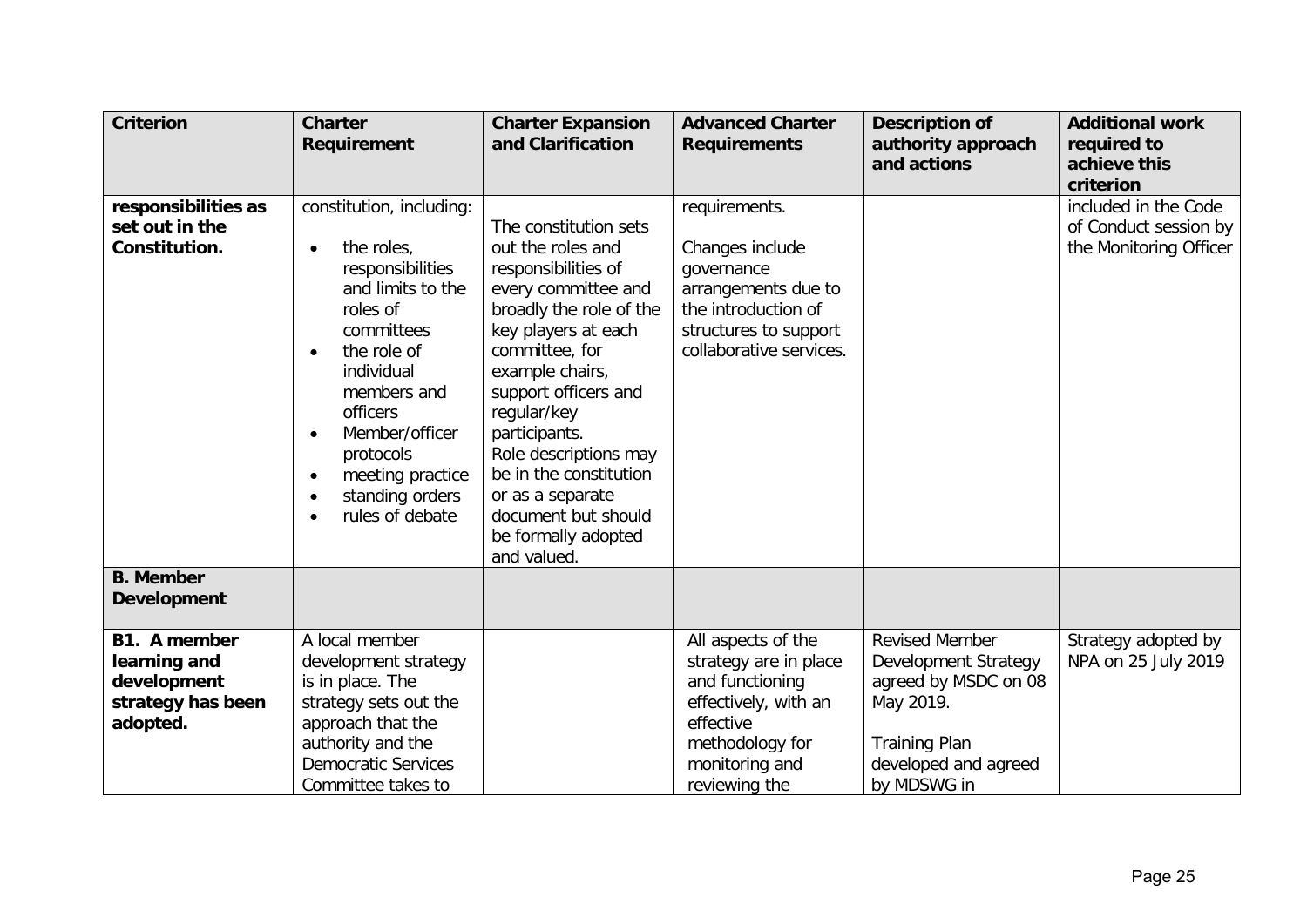| <b>Criterion</b> | <b>Charter</b><br><b>Requirement</b>                                                                                                                                                                                                                                                                                                                                                                                                                                                                                       | <b>Charter Expansion</b><br>and Clarification | <b>Advanced Charter</b><br><b>Requirements</b> | <b>Description of</b><br>authority approach<br>and actions      | <b>Additional work</b><br>required to<br>achieve this<br>criterion |
|------------------|----------------------------------------------------------------------------------------------------------------------------------------------------------------------------------------------------------------------------------------------------------------------------------------------------------------------------------------------------------------------------------------------------------------------------------------------------------------------------------------------------------------------------|-----------------------------------------------|------------------------------------------------|-----------------------------------------------------------------|--------------------------------------------------------------------|
|                  | member development.<br>It includes:<br>• a commitment to<br>and methodology<br>for undertaking<br>development<br>needs analyses<br>through a PDR<br>scheme or TNA for<br>those members<br>not requesting a<br>PDR, which<br>identifies the local<br>and national,<br>collective and<br>individual<br>development<br>needs of all<br>members.<br>a commitment to<br>and methodology<br>for developing<br>members<br>according to the<br>needs of the<br>organisation.<br>a commitment to<br>and methodology<br>for creating |                                               | strategy over time.                            | September 2018<br>following receipt of<br>Self-assessment forms |                                                                    |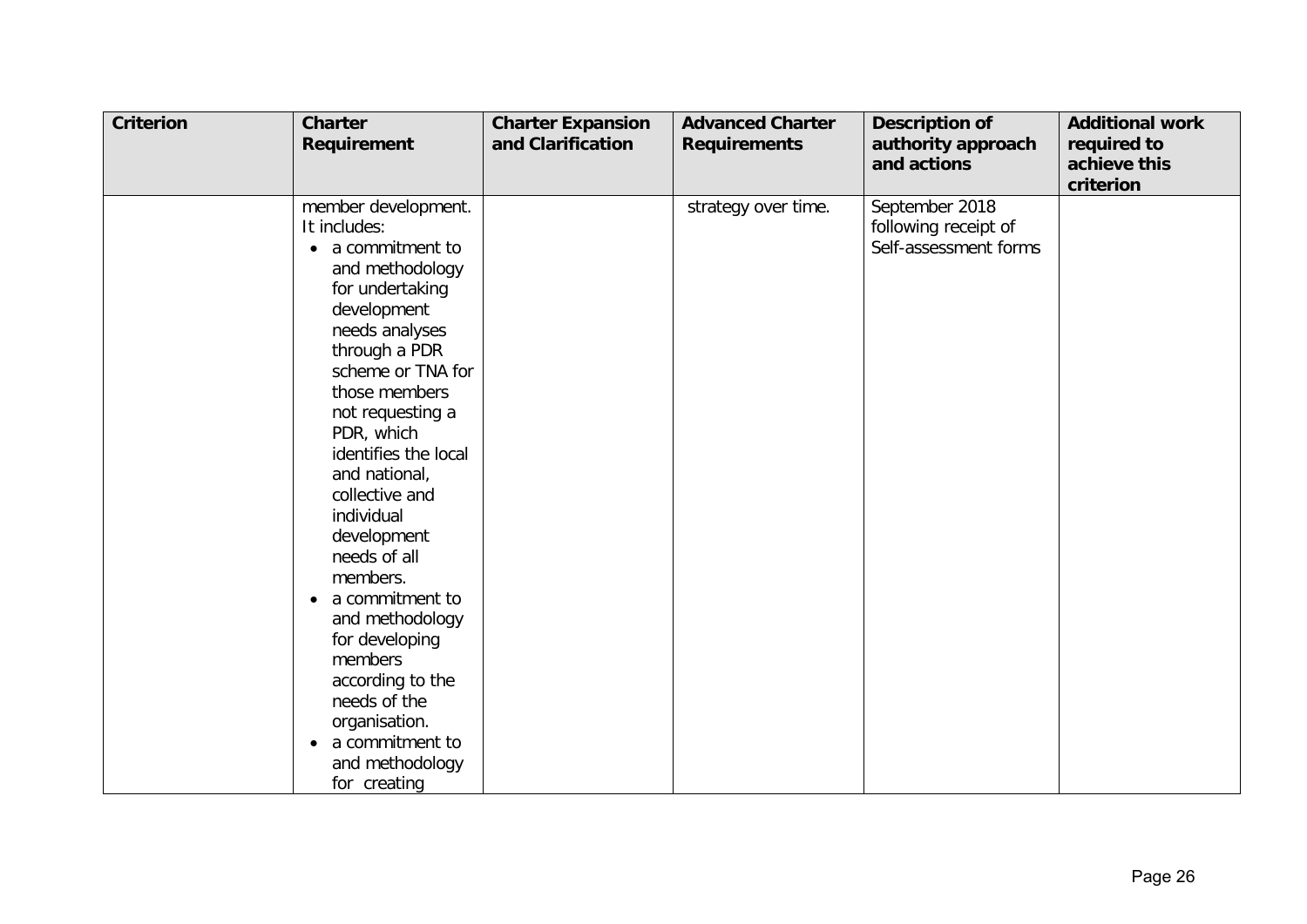| <b>Criterion</b>                                | <b>Charter</b><br><b>Requirement</b>                                                                                                                                                                             | <b>Charter Expansion</b><br>and Clarification | <b>Advanced Charter</b><br><b>Requirements</b> | <b>Description of</b><br>authority approach<br>and actions | <b>Additional work</b><br>required to<br>achieve this |
|-------------------------------------------------|------------------------------------------------------------------------------------------------------------------------------------------------------------------------------------------------------------------|-----------------------------------------------|------------------------------------------------|------------------------------------------------------------|-------------------------------------------------------|
|                                                 | personal<br>development plans<br>for all members.<br>a methodology for<br>responding to the<br>development<br>needs of members<br>identified in their<br>personal support<br>and development<br>reviews or TNAs. | What is a PDR?                                | The majority of                                |                                                            | criterion                                             |
| <b>B2. Arrangements</b><br>are in place for all | Personal support and<br>development reviews                                                                                                                                                                      | An opportunity for a                          | members undertake                              | In recent years,<br>Members have been                      | Need to encourage<br>all Members to                   |
| members to be                                   | which are:                                                                                                                                                                                                       | member to discuss                             | PDRs regularly and at                          | asked to self-assess                                       | undertake a PDR                                       |
| offered a PDR.                                  | based on role                                                                                                                                                                                                    | with any senior                               | least annually                                 | their skills and to                                        |                                                       |
|                                                 | descriptions                                                                                                                                                                                                     | member or other                               | according to the                               | identify any                                               | Guidance being                                        |
|                                                 | contribute to<br>$\bullet$                                                                                                                                                                                       | suitably qualified                            | requirements set out                           | development needs                                          | developed to support                                  |
|                                                 | personal                                                                                                                                                                                                         | person their own                              | in the first level. The                        |                                                            | Members in the                                        |
|                                                 | development plans                                                                                                                                                                                                | requirements for                              | PDR provides                                   | A training needs                                           | process. To be                                        |
|                                                 | conducted by                                                                                                                                                                                                     | training and                                  | opportunities for                              | analysis and training                                      | considered by MSDC                                    |
|                                                 | senior members or                                                                                                                                                                                                | development.                                  | members to identify                            | plan was agreed by the                                     | on 6 <sup>th</sup> November                           |
|                                                 | other deemed                                                                                                                                                                                                     |                                               | the level at which                             | MDSWG on 05                                                | 2019                                                  |
|                                                 | suitably qualified                                                                                                                                                                                               | This should include                           | development is                                 | September 2018                                             |                                                       |
|                                                 | as set out in the<br>Measure guidance                                                                                                                                                                            | some examination of<br>current duties as set  | required.                                      | Chair of Authority                                         |                                                       |
|                                                 | made available for                                                                                                                                                                                               | out in the role                               | The outcomes                                   | undertook an appraisal                                     |                                                       |
|                                                 | all members                                                                                                                                                                                                      | descriptions listed                           | effectively and                                | with Deputy Director of                                    |                                                       |
|                                                 | and must be                                                                                                                                                                                                      | above and may                                 | regularly inform the                           | Land, Nature and                                           |                                                       |
|                                                 | undertaken by                                                                                                                                                                                                    | include some self or                          | member development                             | Forestry prior to re-                                      |                                                       |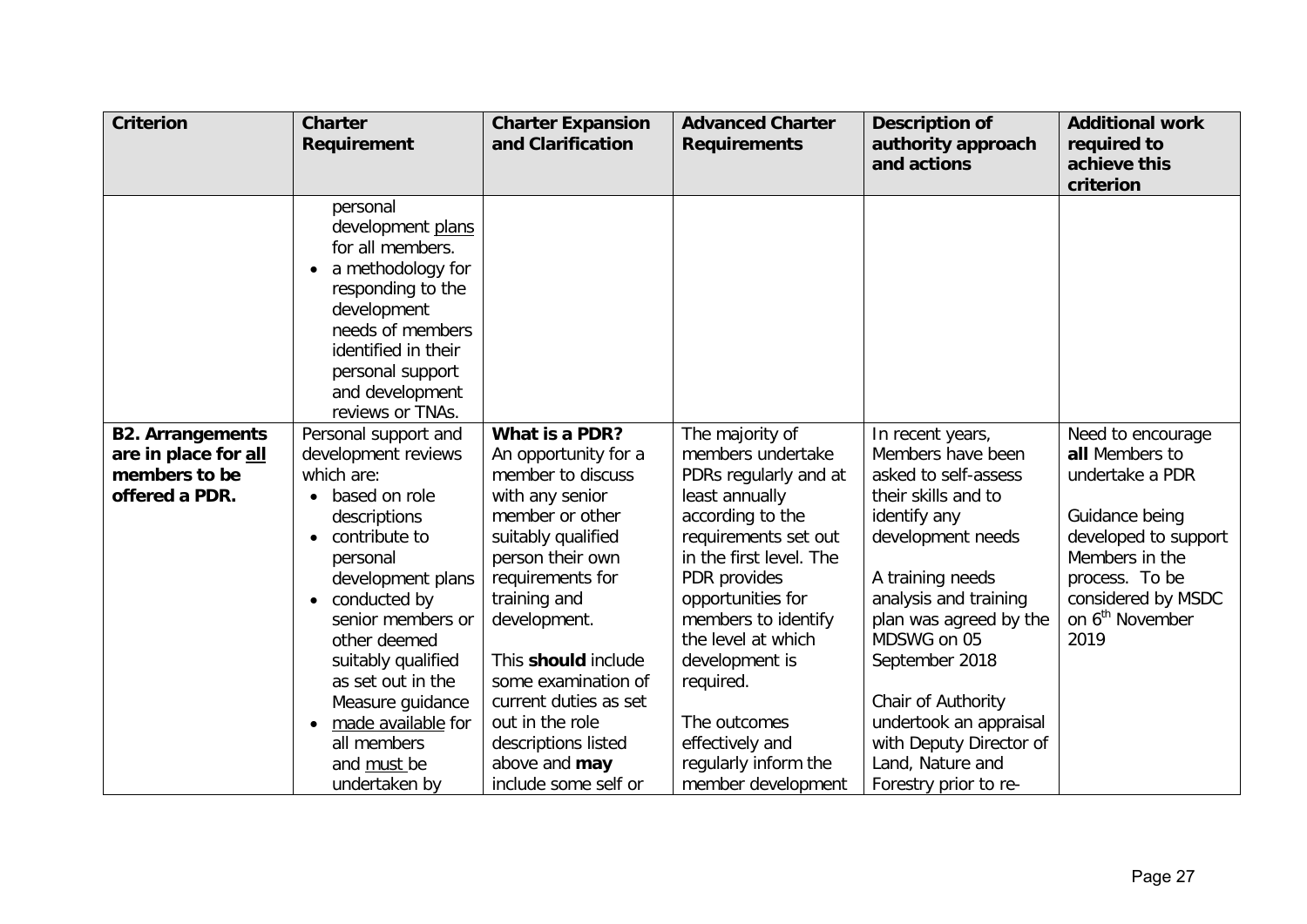| <b>Criterion</b> | <b>Charter</b><br><b>Requirement</b>                                                                                                                                                                                                                                                                                  | <b>Charter Expansion</b><br>and Clarification                                                                                                                                                                                                                                                                                                                                                                                                                                                                                                                                                               | <b>Advanced Charter</b><br><b>Requirements</b>                                                                                                                            | <b>Description of</b><br>authority approach<br>and actions | <b>Additional work</b><br>required to<br>achieve this<br>criterion |
|------------------|-----------------------------------------------------------------------------------------------------------------------------------------------------------------------------------------------------------------------------------------------------------------------------------------------------------------------|-------------------------------------------------------------------------------------------------------------------------------------------------------------------------------------------------------------------------------------------------------------------------------------------------------------------------------------------------------------------------------------------------------------------------------------------------------------------------------------------------------------------------------------------------------------------------------------------------------------|---------------------------------------------------------------------------------------------------------------------------------------------------------------------------|------------------------------------------------------------|--------------------------------------------------------------------|
|                  | members in<br>receipt of a<br>senior/civic salary.<br>Note, although the<br>measure does not<br>require the leader to<br>undertake a review,<br>the Charter does. The<br>Charter requires that<br>all members in receipt<br>of a senior salary<br>undertake this. The<br>Measure is voluntary<br>but for all members. | supported reflection<br>on current<br>performance as a<br>starting point. The<br>outcomes of the<br>discussion should<br>feed into a personal<br>development plan held<br>by the member with<br>the required<br>development activities<br>and also be recorded<br>by the authority so<br>that development<br>activities can be<br>arranged to support<br>every member's<br>needs.<br>The WLGA document<br>'Guidance for<br>Authorities Planning to<br><b>Implement Personal</b><br>Development Reviews<br>for Member' provides<br>guidance in this area.<br><b>Anyone conducting</b><br>reviews should have | strategy and<br>programme.<br>Members report that<br>the process is useful<br>and that their needs<br>are, where possible,<br>being met in terms of<br>content and level. | appointment in 2017                                        |                                                                    |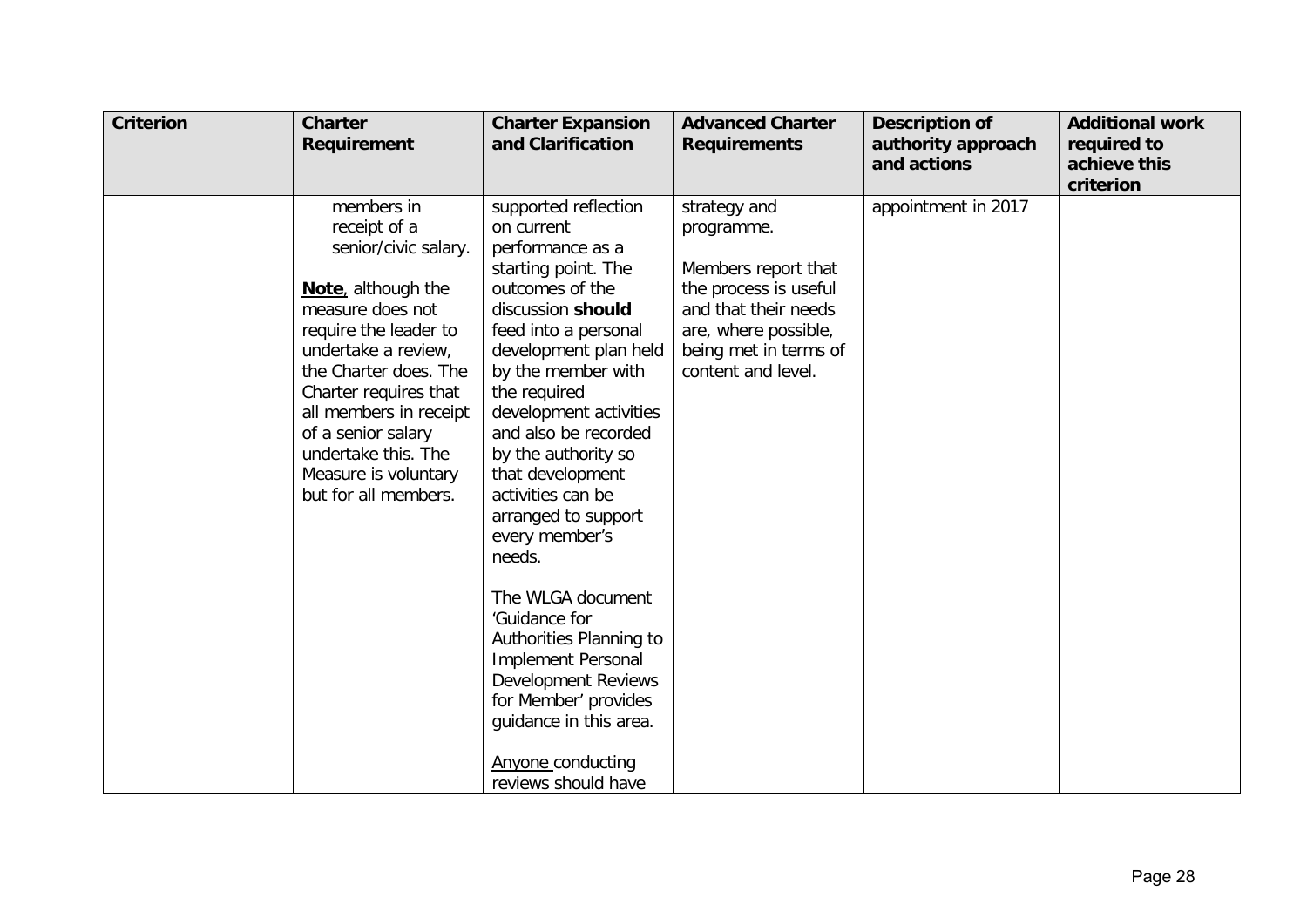| received training in<br>their purpose and<br>methodology.<br>There is an annual<br><b>B3. A development</b><br>An annual<br>The development<br>A variety of training<br>Pre-identified training<br>programme is updated<br>opportunities to be<br>programme for<br>development<br>programme of events<br>opportunities is<br>councillors is in<br>included in the<br>every year following<br>provided for all<br>programme informed<br>and learning<br>monitoring and<br>Members and they are<br>calendar of meetings<br>place with a<br>by the member<br>opportunities for<br>mechanism for its<br>members both<br>evaluation of the<br>advised of these in<br>development strategy                                                                                                                                                                                                                                                                                                                                                                                                                                                                                                                                                                                                                                                                                                                                                                | required to<br>achieve this |
|-----------------------------------------------------------------------------------------------------------------------------------------------------------------------------------------------------------------------------------------------------------------------------------------------------------------------------------------------------------------------------------------------------------------------------------------------------------------------------------------------------------------------------------------------------------------------------------------------------------------------------------------------------------------------------------------------------------------------------------------------------------------------------------------------------------------------------------------------------------------------------------------------------------------------------------------------------------------------------------------------------------------------------------------------------------------------------------------------------------------------------------------------------------------------------------------------------------------------------------------------------------------------------------------------------------------------------------------------------------------------------------------------------------------------------------------------------|-----------------------------|
|                                                                                                                                                                                                                                                                                                                                                                                                                                                                                                                                                                                                                                                                                                                                                                                                                                                                                                                                                                                                                                                                                                                                                                                                                                                                                                                                                                                                                                                     |                             |
| collectively and<br>previous year and is<br>advance. However,<br>annual review.<br>is in place<br>demonstrably in line<br>individually. This<br>not all opportunities<br>with member needs<br>All councillors are<br>• The annual<br>programme is<br>are set out in an<br>made aware of,<br>informed by the<br>and the MD strategy.<br>annual development<br>development<br>organisational<br>guided to and are<br>programme is<br>The content of the<br>programme<br>able to access the<br>priorities set out in the<br>planned and<br>programme is made<br>publicised in<br>strategy and in any<br>available to suit the<br>A training needs<br>development<br>advance.<br>requirements<br>needs of members<br>analysis and training<br>activities equally.<br>identified in the<br>with different skills<br>plan was agreed by the<br>Members are<br>$\bullet$<br>MDSWG on 05<br>personal development<br>and experience. i.e<br>made aware of<br>plans which emerge<br>there is some levelling<br>September 2018<br>development<br>from PDRs and TNAs.<br>to development<br>opportunities<br>provided in<br>The programme<br>activities.<br>should be developed<br>response to their<br>by relevant officers<br>needs.<br>and members for<br>The timings and<br>example the<br>DSC/MDWG/ MD<br>settings of activities<br>are varied to enable<br>Champion, DS/HR<br>equal access by all,<br>officers and<br>directors/service<br>including those |                             |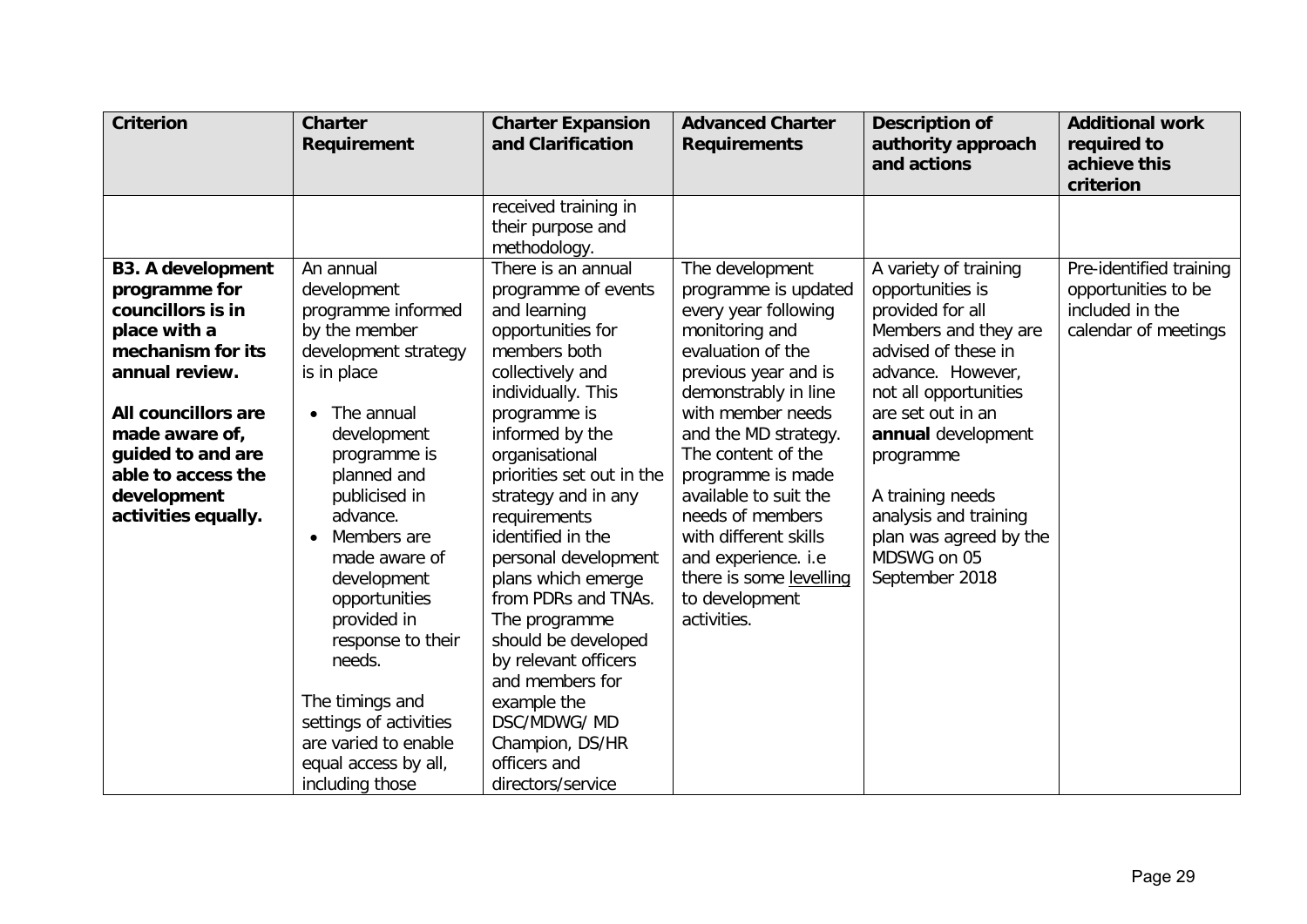| <b>Criterion</b>       | <b>Charter</b><br>Requirement                                                     | <b>Charter Expansion</b><br>and Clarification                                                                                                                                                                                    | <b>Advanced Charter</b><br><b>Requirements</b> | <b>Description of</b><br>authority approach<br>and actions | <b>Additional work</b><br>required to<br>achieve this |
|------------------------|-----------------------------------------------------------------------------------|----------------------------------------------------------------------------------------------------------------------------------------------------------------------------------------------------------------------------------|------------------------------------------------|------------------------------------------------------------|-------------------------------------------------------|
|                        |                                                                                   |                                                                                                                                                                                                                                  |                                                |                                                            | criterion                                             |
|                        | members who are<br>working, are carers or<br>have child care<br>responsibilities. | heads.<br>The programme<br>includes 'specialist'<br>areas of development<br>reflecting the needs of<br>members in<br>developing skills and<br>understanding in both<br>corporate governance<br>and thematic or<br>service areas. |                                                |                                                            |                                                       |
|                        |                                                                                   | The programme is<br>provided to members<br>giving sufficient notice<br>for attendance.                                                                                                                                           |                                                |                                                            |                                                       |
|                        |                                                                                   | Members are notified<br>of specific events in<br>which they have<br>expressed an interest.                                                                                                                                       |                                                |                                                            |                                                       |
|                        |                                                                                   | The programme is<br>designed to offer<br>choice or variety of<br>opportunities to<br>attend.                                                                                                                                     |                                                |                                                            |                                                       |
| <b>B4. Prospective</b> | The Council uses                                                                  | What is the national                                                                                                                                                                                                             | Use is/planned or                              | A document                                                 | Information                                           |
| candidates,            | the national                                                                      | <b>Guidance?</b>                                                                                                                                                                                                                 | made of the national                           | "Information for                                           | document can be                                       |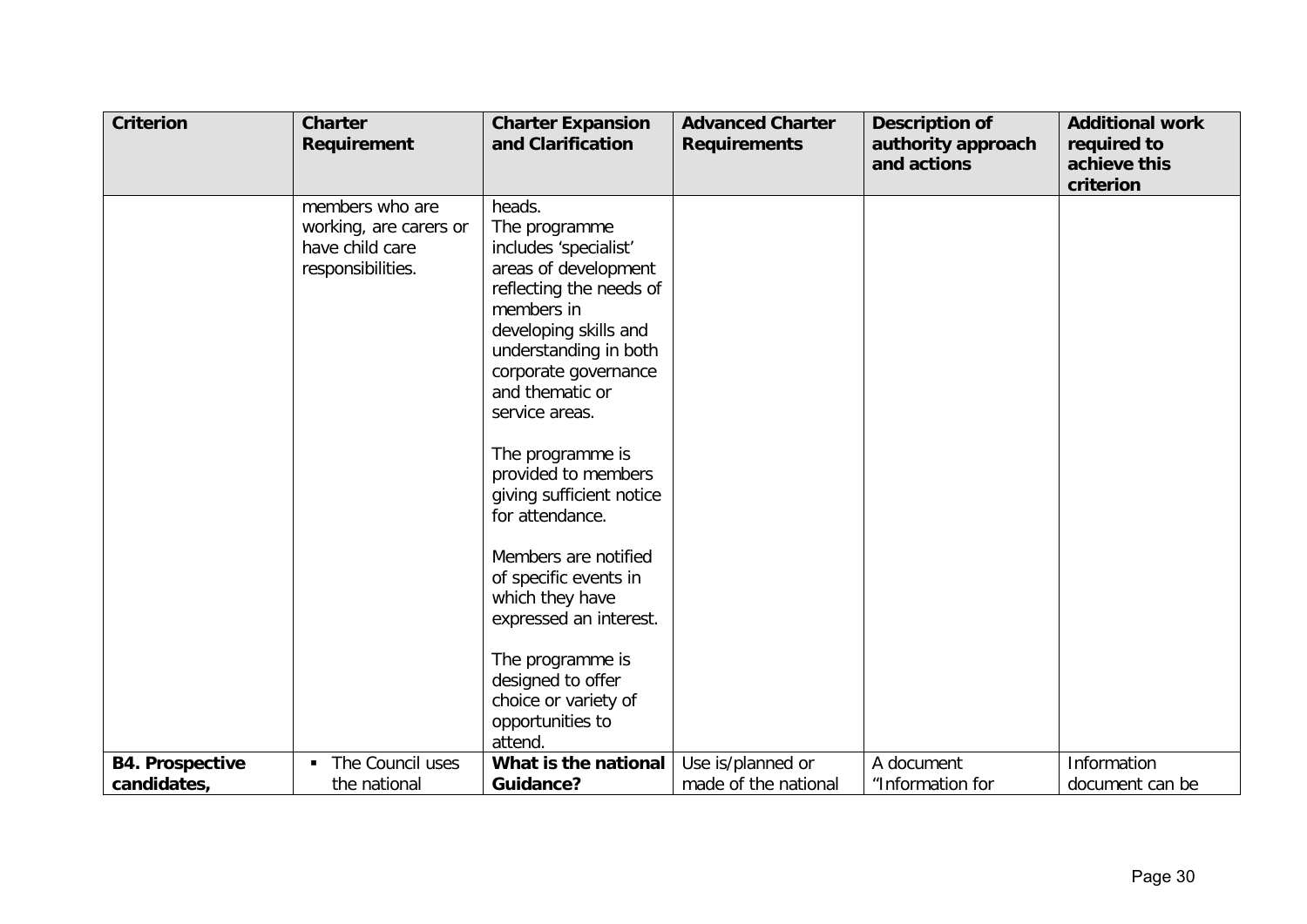| <b>Criterion</b>                                                                        | <b>Charter</b><br>Requirement                                                                                                                                                                 | <b>Charter Expansion</b><br>and Clarification                                                                                                                                                                                                                                                                                                                                                                                                                                                                                                                                                                                                                  | <b>Advanced Charter</b><br><b>Requirements</b>                                                                                                                                                                                                                                                                                                                                                                                                                                                                                       | <b>Description of</b><br>authority approach<br>and actions                                                                                                                                                                                                                                                                                                                                                                                                                                                                                                              | <b>Additional work</b><br>required to<br>achieve this<br>criterion                         |
|-----------------------------------------------------------------------------------------|-----------------------------------------------------------------------------------------------------------------------------------------------------------------------------------------------|----------------------------------------------------------------------------------------------------------------------------------------------------------------------------------------------------------------------------------------------------------------------------------------------------------------------------------------------------------------------------------------------------------------------------------------------------------------------------------------------------------------------------------------------------------------------------------------------------------------------------------------------------------------|--------------------------------------------------------------------------------------------------------------------------------------------------------------------------------------------------------------------------------------------------------------------------------------------------------------------------------------------------------------------------------------------------------------------------------------------------------------------------------------------------------------------------------------|-------------------------------------------------------------------------------------------------------------------------------------------------------------------------------------------------------------------------------------------------------------------------------------------------------------------------------------------------------------------------------------------------------------------------------------------------------------------------------------------------------------------------------------------------------------------------|--------------------------------------------------------------------------------------------|
| candidates and new<br>members are<br>informed of their<br>role and<br>responsibilities. | guidance and<br>support materials<br>available for<br>candidates and<br>prospective<br>candidates.<br>All new or<br>returning<br>members are<br>provided with a<br>programme of<br>induction. | This refers to the<br>materials provided by<br>the Association and<br>others, to people in<br>the community (not<br>just those who have<br>decided to stand) to<br>encourage them to<br>stand for office and to<br>those who have<br>already declared their<br>intention to stand.<br>These will be different<br>for each election and<br>at different times in<br>the political calendar.<br>The Association will<br>have an overview of<br>what is available.<br>What constitutes an<br>induction<br>programme?<br>This will vary between<br>authorities but should<br>at the base level be<br>any activity that<br>introduces new<br>members to their roles | questionnaire to<br>inform the<br>development of<br>candidates information<br>for the next elections<br>The candidates<br>profile is<br>measured in the<br>national<br>questionnaire and<br>steps are taken or<br>planned to inform<br>groups or<br>individuals who<br>are not standing in<br>the next elections.<br>Local information<br>$\bullet$<br>is provided to<br>candidates in<br>addition to that<br>available<br>nationally.<br><b>Every member</b><br>moving to a new role<br>has received an<br>induction for that role. | prospective Members<br>2017" was distributed<br>to all County<br><b>Councillors following</b><br>the local government<br>elections in 2017.<br>Induction training<br>provided for all new<br>Members and also<br>offered to returning<br>Members.<br>Chairs' training held on<br>15 January 2018 with<br>Brecon Beacons NPA.<br>All new Members are<br>encouraged to attend a<br><b>National Parks UK</b><br>induction programme.<br><b>Three Members</b><br>attended the New<br>Forest session in<br>September 2018 and<br>three attended the<br><b>Brecon Beacons</b> | revised and updated<br>in preparation for<br>next local<br>government elections<br>in 2022 |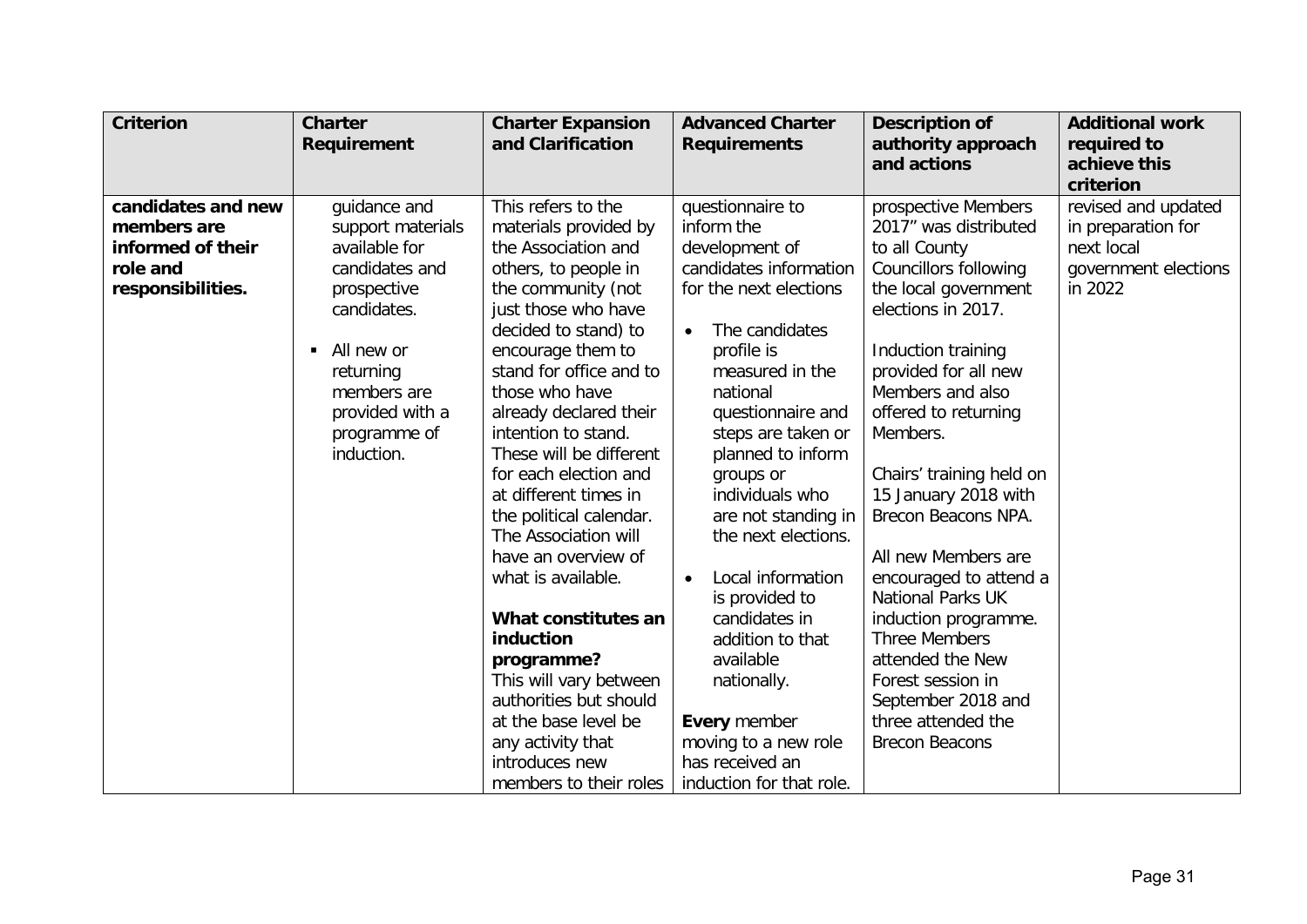| <b>Criterion</b>                                                             | <b>Charter</b><br><b>Requirement</b>                                                                                                                                                                                                                                                                                                                                                                                        | <b>Charter Expansion</b><br>and Clarification                                                                                                                                                                                                                                                                                                                                                                                         | <b>Advanced Charter</b><br><b>Requirements</b>                                                                                                                                                                                                                                                                   | <b>Description of</b><br>authority approach<br>and actions                                                                                                                                                                                                                                                                                                               | <b>Additional work</b><br>required to<br>achieve this<br>criterion                                               |
|------------------------------------------------------------------------------|-----------------------------------------------------------------------------------------------------------------------------------------------------------------------------------------------------------------------------------------------------------------------------------------------------------------------------------------------------------------------------------------------------------------------------|---------------------------------------------------------------------------------------------------------------------------------------------------------------------------------------------------------------------------------------------------------------------------------------------------------------------------------------------------------------------------------------------------------------------------------------|------------------------------------------------------------------------------------------------------------------------------------------------------------------------------------------------------------------------------------------------------------------------------------------------------------------|--------------------------------------------------------------------------------------------------------------------------------------------------------------------------------------------------------------------------------------------------------------------------------------------------------------------------------------------------------------------------|------------------------------------------------------------------------------------------------------------------|
|                                                                              |                                                                                                                                                                                                                                                                                                                                                                                                                             | both within and<br>outside the council<br>and the work of the<br>authority generally.<br>Use is made of the<br>national induction<br>materials provided by<br>the WLGA.                                                                                                                                                                                                                                                               | Notable practice might<br>include road shows,<br>media/social media<br>campaigns.<br>Website/printed<br>promotional material.                                                                                                                                                                                    | session in March 2019.                                                                                                                                                                                                                                                                                                                                                   |                                                                                                                  |
| <b>B5. Development</b><br>activities are<br>relevant and of high<br>quality. | Learning activities are<br>provided in<br>appropriate styles and<br>settings based on the<br>learning needs and<br>styles of individuals<br>and committees. The<br>authority has a<br>systematic and<br>effective approach to<br>commissioning,<br>developing, providing<br>and evaluating its<br>training and<br>development activities.<br>This could include<br>internal, external and<br>collaborative<br>arrangements. | <b>What are</b><br>appropriate styles<br>and settings?<br>A mix of for example<br>formal/informal<br>group/individual,<br>interactive/passive<br>working<br>environment/away day<br>The authority would<br>need to demonstrate<br>an effective selection<br>process for<br>commissioning<br>training. This might<br>include working with<br>the WLGA and should<br>include working<br>collaboratively where<br>appropriate with other | Training and<br>development is<br>provided to a<br>consistently high<br>standard,<br>commissioning and<br>evaluation is effective<br>and systematic.<br>The authority works<br>regularly with other<br>authorities to pool<br>experiences and<br>consider the sharing<br>or coordination of joint<br>programmes. | Joint training held<br>regularly, e.g. Chairs'<br>training with Brecon,<br>also relevant planning<br>matters jointly with<br>Pembrokeshire County<br>Council<br>Joint Member/officer<br>training sessions held<br>regularly, e.g.<br>Lighting seminar;<br>Value of planning;<br>Budget;<br>LDP workshops;<br>Brexit;<br>Data protection;<br>ICT:<br><b>National Park</b> | Better evaluation of<br>training needed<br>Any external trainers<br>would be taken from<br>WLGA list if possible |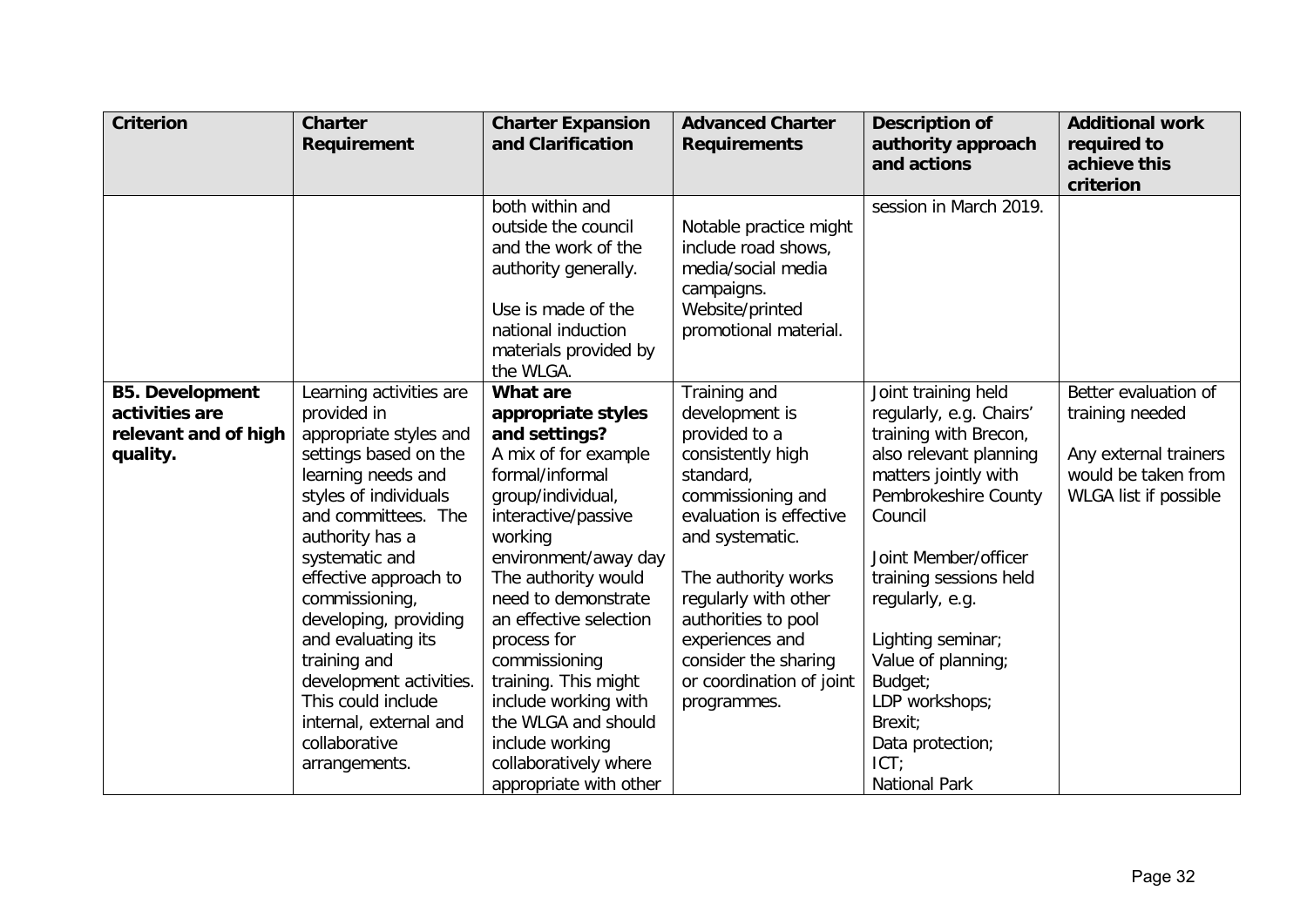| <b>Criterion</b>     | <b>Charter</b><br><b>Requirement</b> | <b>Charter Expansion</b><br>and Clarification                                                                                                                                                             | <b>Advanced Charter</b><br><b>Requirements</b> | <b>Description of</b><br>authority approach<br>and actions | <b>Additional work</b><br>required to<br>achieve this |
|----------------------|--------------------------------------|-----------------------------------------------------------------------------------------------------------------------------------------------------------------------------------------------------------|------------------------------------------------|------------------------------------------------------------|-------------------------------------------------------|
|                      |                                      |                                                                                                                                                                                                           |                                                |                                                            | criterion                                             |
|                      |                                      | authorities to share<br>intelligence or<br>undertake joint<br>procurement.                                                                                                                                |                                                | Management Plan                                            |                                                       |
|                      |                                      | Internal training,<br>(rather than briefing)<br>should be designed<br>and provided with the<br>support of training/OD<br>professionals in<br>addition to member<br>support or<br>policy/service officers. |                                                |                                                            |                                                       |
| B6. There is a clear | The Authority has                    | This role should be                                                                                                                                                                                       | These arrangements                             | MDSWG established in                                       | The Chair and                                         |
| responsibility for   | clearly defined the                  | undertaken by the                                                                                                                                                                                         | are mature and                                 | 2008. Member Support                                       | Deputy Chair of the                                   |
| leading the          | arrangements for                     | <b>Democratic Services</b>                                                                                                                                                                                | effective in                                   | and Development                                            | MSDC act in the                                       |
| programme, driving   | developing,                          | Committee and its                                                                                                                                                                                         | representing the views                         | Committee established                                      | Champion capacity                                     |
| the strategy and     | implementing and                     | chair or other                                                                                                                                                                                            | of all members and                             | in January 2019 to                                         |                                                       |
| monitoring the out   | monitoring its strategy              | appropriate fora such                                                                                                                                                                                     | the needs of the                               | demonstrate a higher                                       | Forward calendar of                                   |
| comes.               | for member support                   | as a member support                                                                                                                                                                                       | organisation in                                | profile and emphasis                                       | meetings agreed by                                    |
|                      | and development.                     | and development                                                                                                                                                                                           | sponsoring and                                 | on Member                                                  | <b>NPA</b>                                            |
|                      | Individual members                   | working group.                                                                                                                                                                                            | developing the                                 | development and to                                         |                                                       |
|                      | and officers have clear              | Individual member(s)                                                                                                                                                                                      | strategy and                                   | support the Advanced                                       | Attendance levels to                                  |
|                      | roles in leading and                 | and officer(s) have                                                                                                                                                                                       | monitoring the training                        | Charter application                                        | be monitored                                          |
|                      | championing this area.               | clear overall                                                                                                                                                                                             | programme and                                  |                                                            | annually by the                                       |
|                      | The needs of all                     | responsibility for                                                                                                                                                                                        | outcomes.                                      | Member attendance                                          | <b>MSDC</b>                                           |
|                      | political groups and                 | developing,                                                                                                                                                                                               | Attendance,                                    | presented quarterly to                                     |                                                       |
|                      | independent members                  | implementing and                                                                                                                                                                                          | satisfaction and                               | Audit and Corporate                                        |                                                       |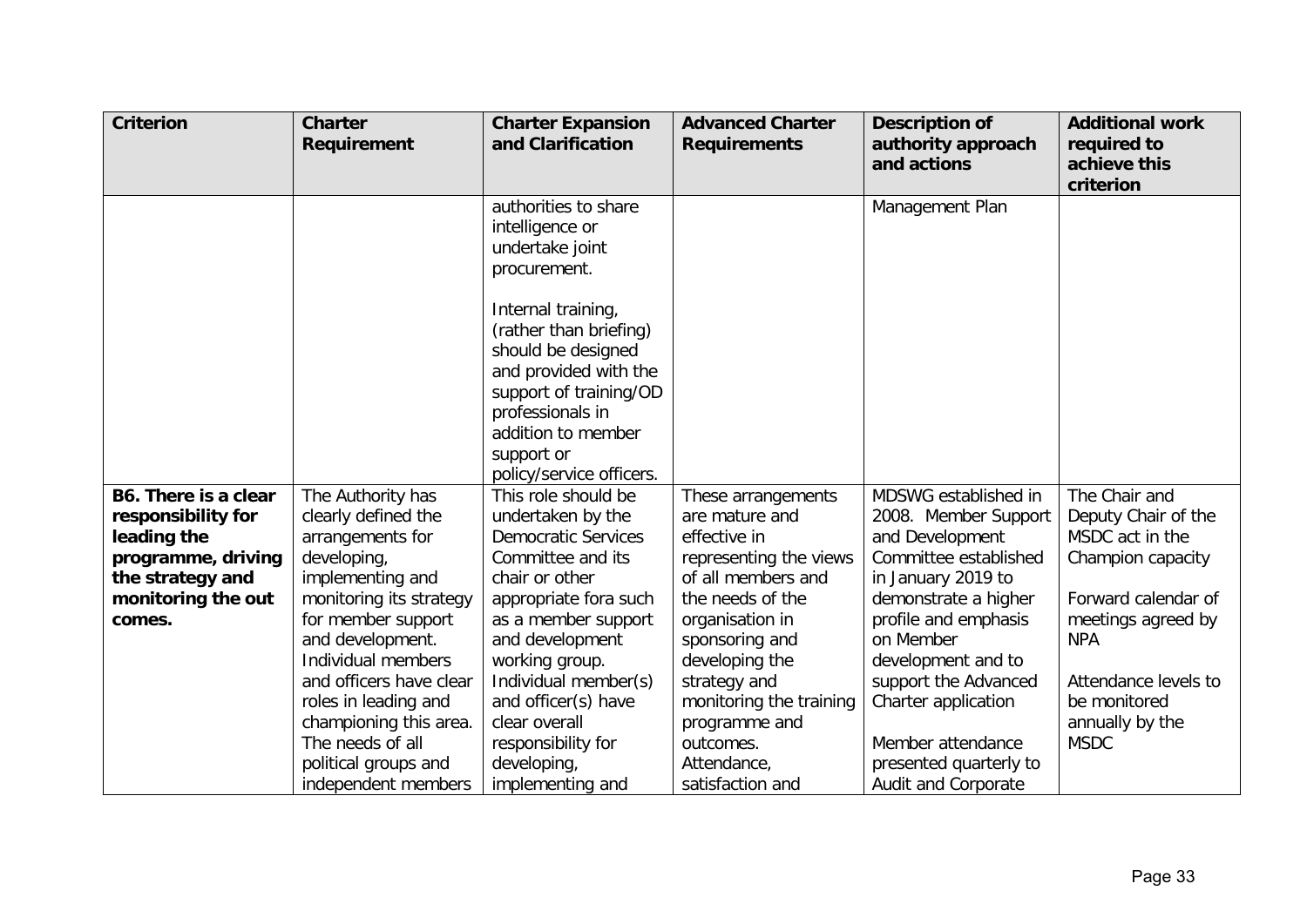| <b>Criterion</b>                                                                     | <b>Charter</b><br><b>Requirement</b>                                                                                                                                                             | <b>Charter Expansion</b><br>and Clarification                                                                                                                                                                                                                                                                                                                                                                                    | <b>Advanced Charter</b><br><b>Requirements</b>                                                                                                                                                                                                                                                                                                                                            | <b>Description of</b><br>authority approach<br>and actions                                                                                        | <b>Additional work</b><br>required to<br>achieve this<br>criterion |
|--------------------------------------------------------------------------------------|--------------------------------------------------------------------------------------------------------------------------------------------------------------------------------------------------|----------------------------------------------------------------------------------------------------------------------------------------------------------------------------------------------------------------------------------------------------------------------------------------------------------------------------------------------------------------------------------------------------------------------------------|-------------------------------------------------------------------------------------------------------------------------------------------------------------------------------------------------------------------------------------------------------------------------------------------------------------------------------------------------------------------------------------------|---------------------------------------------------------------------------------------------------------------------------------------------------|--------------------------------------------------------------------|
|                                                                                      | are taken into account<br>regardless of political<br>affiliation.                                                                                                                                | monitoring the<br>strategy and progress<br>of the programme.                                                                                                                                                                                                                                                                                                                                                                     | outcomes for<br>members are<br>monitored and low<br>levels of attendance<br>addressed.                                                                                                                                                                                                                                                                                                    | Services Review<br>Committee and<br><b>Operational Review</b><br>Committee.<br>Attendance figures in<br>2018/19 showed:<br>Meetings:<br>Training: |                                                                    |
| <b>B7. Resources are</b><br>identified and<br>provided for<br>member<br>development. | Dedicated resources<br>are identified and<br>provided for member<br>development activities.<br>The authority provides<br>the "reasonable level"<br>of development<br>required by the<br>Measure. | How dedicated is<br>dedicated?<br>Resources are<br>specifically put aside<br>and used for member<br>development. The<br>development activity<br>can be very widely<br>interpreted but should<br>not be the usual<br>business of the<br>council. It could<br>include traditional<br>briefing, workshops or<br>seminars handbooks,<br>e. learning, induction<br>activities. Resources<br>should also include<br>staff time, shared | Resources, whether<br>people or money, are<br>allocated according to<br>the priorities in the<br>strategy arising from<br>organisational needs<br>or those expressed by<br>members in their PDRs<br>and TNAs.<br>Consideration has<br>been given to sharing<br>resources between<br>authorities and (where<br>a clear benefit exists)<br>collaborative<br>arrangements have<br>been made. | Any expenditure on<br>Member development<br>is taken from various<br>budget streams - there<br>is no 'dedicated' budget<br>heading.               |                                                                    |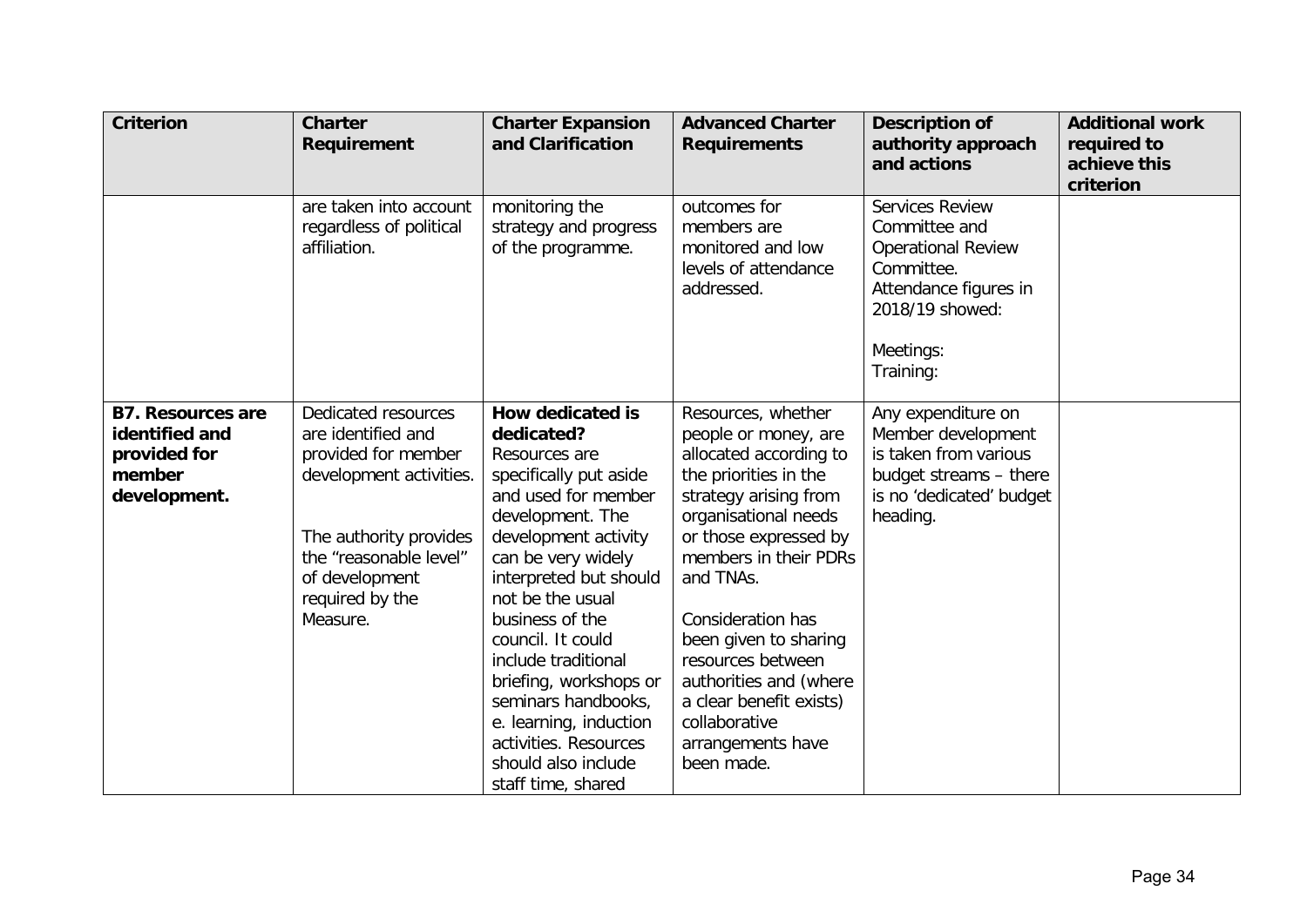| <b>Criterion</b>                                                                                    | <b>Charter</b><br>Requirement                                                                                                                                                                | <b>Charter Expansion</b><br>and Clarification                                                                                                                                                                                                                                                                                                             | <b>Advanced Charter</b><br><b>Requirements</b>                                                                 | <b>Description of</b><br>authority approach<br>and actions                                                                                                                      | <b>Additional work</b><br>required to<br>achieve this<br>criterion                                                                        |
|-----------------------------------------------------------------------------------------------------|----------------------------------------------------------------------------------------------------------------------------------------------------------------------------------------------|-----------------------------------------------------------------------------------------------------------------------------------------------------------------------------------------------------------------------------------------------------------------------------------------------------------------------------------------------------------|----------------------------------------------------------------------------------------------------------------|---------------------------------------------------------------------------------------------------------------------------------------------------------------------------------|-------------------------------------------------------------------------------------------------------------------------------------------|
|                                                                                                     |                                                                                                                                                                                              | where possible<br>between authorities.                                                                                                                                                                                                                                                                                                                    |                                                                                                                |                                                                                                                                                                                 |                                                                                                                                           |
| <b>B8. Members are</b><br>offered the<br>opportunity to be<br>mentored by<br>member peers.          | The authority is<br>exploring the needs of<br>members to be<br>mentored. Any<br>member who has<br>requested a mentor is<br>provided with one.<br>Mentors are trained in<br>mentoring skills. | The authority is<br>speaking to members<br>about the concept and<br>benefits of mentoring<br>to gauge interest.<br>Mentoring might<br>include member to<br>member or working<br>with member or officer<br>"buddies"<br>The authority should<br>be exploring the need<br>to provide Leadership<br>mentoring for the<br>Leader and Cabinet if<br>requested. | The authority has a<br>mentoring strategy to<br>support the needs of<br>members who have<br>requested mentors. | Draft Buddying Scheme<br>agreed by MSDC on 31<br>July 2019. Scheme<br>being trialled by newly<br>appointed Welsh<br><b>Government Members</b><br>(3) and current WG<br>Members. | Simple evaluation<br>form to be drafted in<br>order to learn from<br>trial, with a view to<br>rolling out to all new<br>Members in future |
| <b>C. Member Support</b>                                                                            |                                                                                                                                                                                              |                                                                                                                                                                                                                                                                                                                                                           |                                                                                                                |                                                                                                                                                                                 |                                                                                                                                           |
| <b>C1. Officer support</b><br>is provided for<br>member<br>development,<br>support and<br>scrutiny. | Every member<br>committee, panel,<br>forum etc. has officer<br>support provided.<br>Members are also<br>supported in their case<br>work.                                                     | Officer support should<br>be provided for every<br>council meeting and<br>committee.<br>Systems should be in<br>place to support                                                                                                                                                                                                                          | Members are satisfied<br>with the level of<br>support provided.                                                | Officer support already<br>provided. Members<br>regularly ask for<br>assistance with minor<br>matters.<br>Member workshop held                                                  | None                                                                                                                                      |
|                                                                                                     |                                                                                                                                                                                              | members in non Party                                                                                                                                                                                                                                                                                                                                      |                                                                                                                | in June 2018 to gauge                                                                                                                                                           |                                                                                                                                           |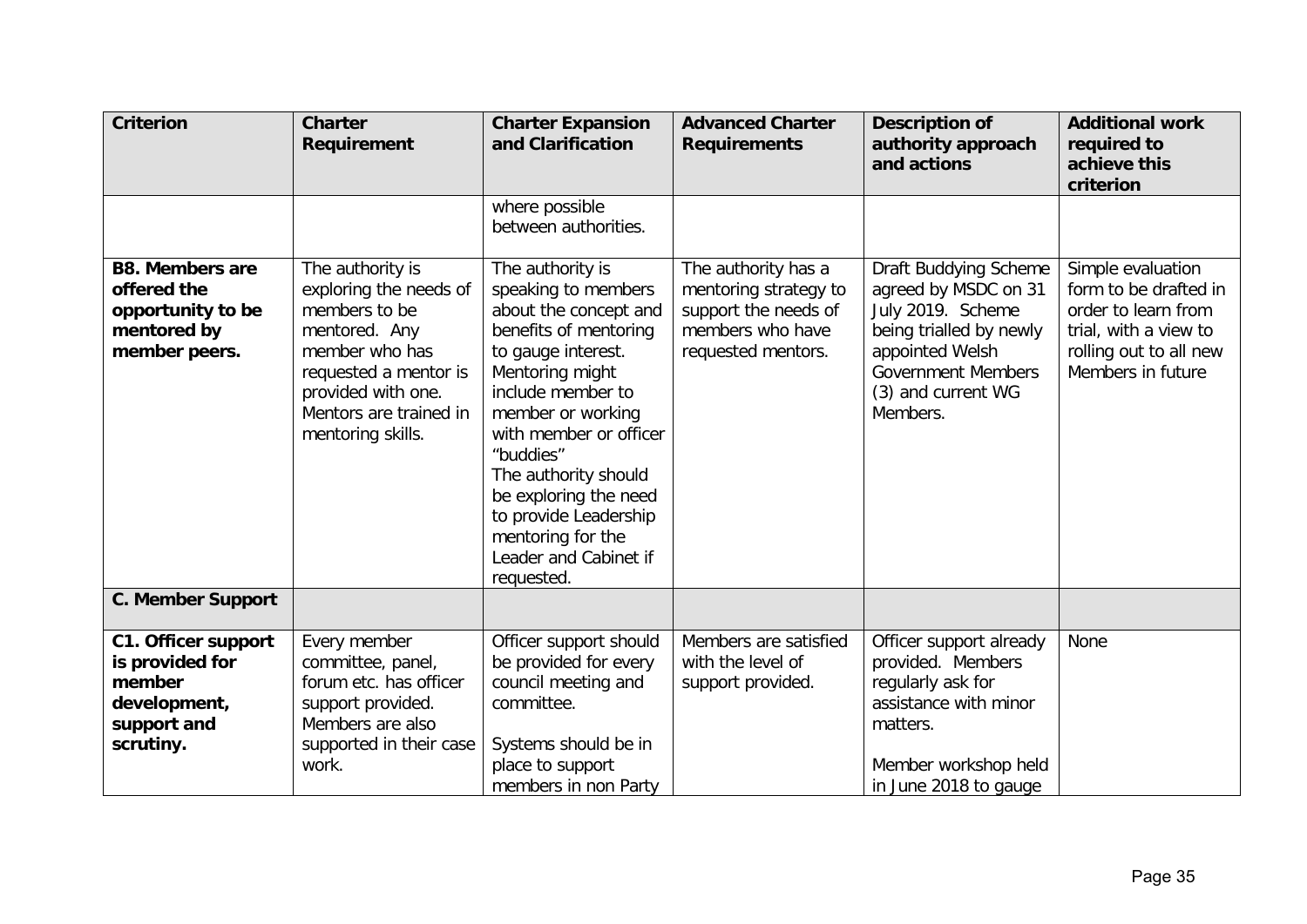| <b>Criterion</b> | <b>Charter</b><br>Requirement                                                                                                                                                                                                 | <b>Charter Expansion</b><br>and Clarification                                                                                                                                                                                                                                                                                                                                    | <b>Advanced Charter</b><br><b>Requirements</b> | <b>Description of</b><br>authority approach<br>and actions | <b>Additional work</b><br>required to<br>achieve this<br>criterion |
|------------------|-------------------------------------------------------------------------------------------------------------------------------------------------------------------------------------------------------------------------------|----------------------------------------------------------------------------------------------------------------------------------------------------------------------------------------------------------------------------------------------------------------------------------------------------------------------------------------------------------------------------------|------------------------------------------------|------------------------------------------------------------|--------------------------------------------------------------------|
|                  | Overview and scrutiny<br>committees have<br>dedicated support<br>from officers who can<br>provide impartial<br>research, support and<br>advice.<br>The nature of the<br>support has been<br>clearly articulated to<br>members | Political case and<br>community work<br>whether from member<br>support or other<br>service areas. Support<br>for collaborative<br>governance<br>arrangements such as<br>joint committees and<br>commissioning boards<br>should also be<br>evidenced.                                                                                                                             |                                                | whether or not<br>Members needed any<br>further support.   |                                                                    |
|                  |                                                                                                                                                                                                                               | There needs to be a<br>resource (dedicated or<br>otherwise) in the<br>authority who can<br>provide members with<br>advice in relation to<br>the discharge of the<br>authority's scrutiny<br>function, and support<br>for scrutiny members<br>or committees by<br>impartially researching<br>information. This<br>should be in direct<br>response to the needs<br>of members when |                                                | Not applicable                                             |                                                                    |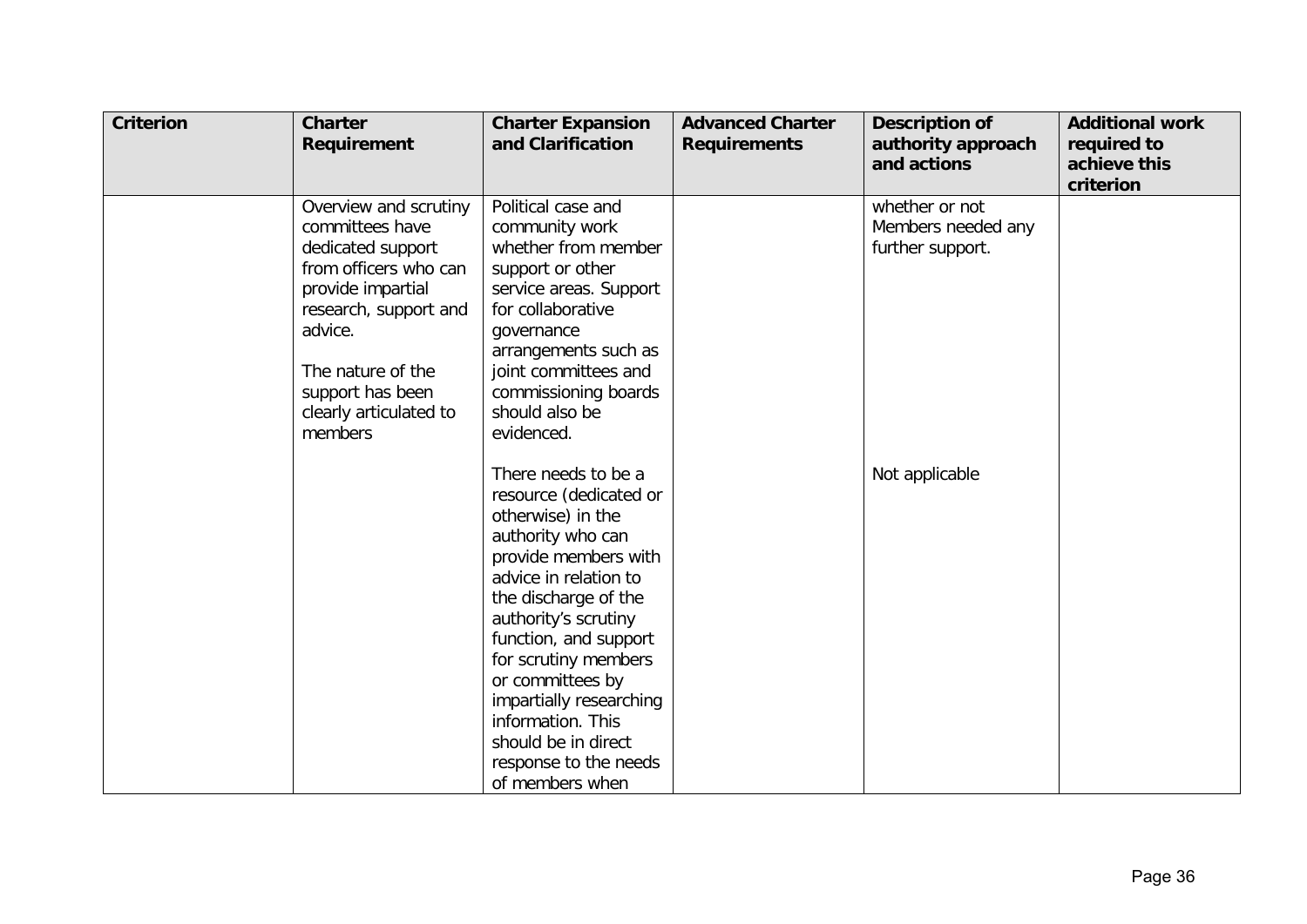| Member survey<br>undertaken in 2013.<br>Member workshop held<br>in June 2018 to gauge<br>whether or not<br>Members needed any<br>further support.<br>Wheelchair accessible<br>minibus hired for site<br>inspections and study<br>tour day.<br><b>Review of Committees</b><br>undertaken. | Need to undertake a<br>further review of<br>arrangements for<br>Authority meeting<br>times, etc |
|------------------------------------------------------------------------------------------------------------------------------------------------------------------------------------------------------------------------------------------------------------------------------------------|-------------------------------------------------------------------------------------------------|
|                                                                                                                                                                                                                                                                                          |                                                                                                 |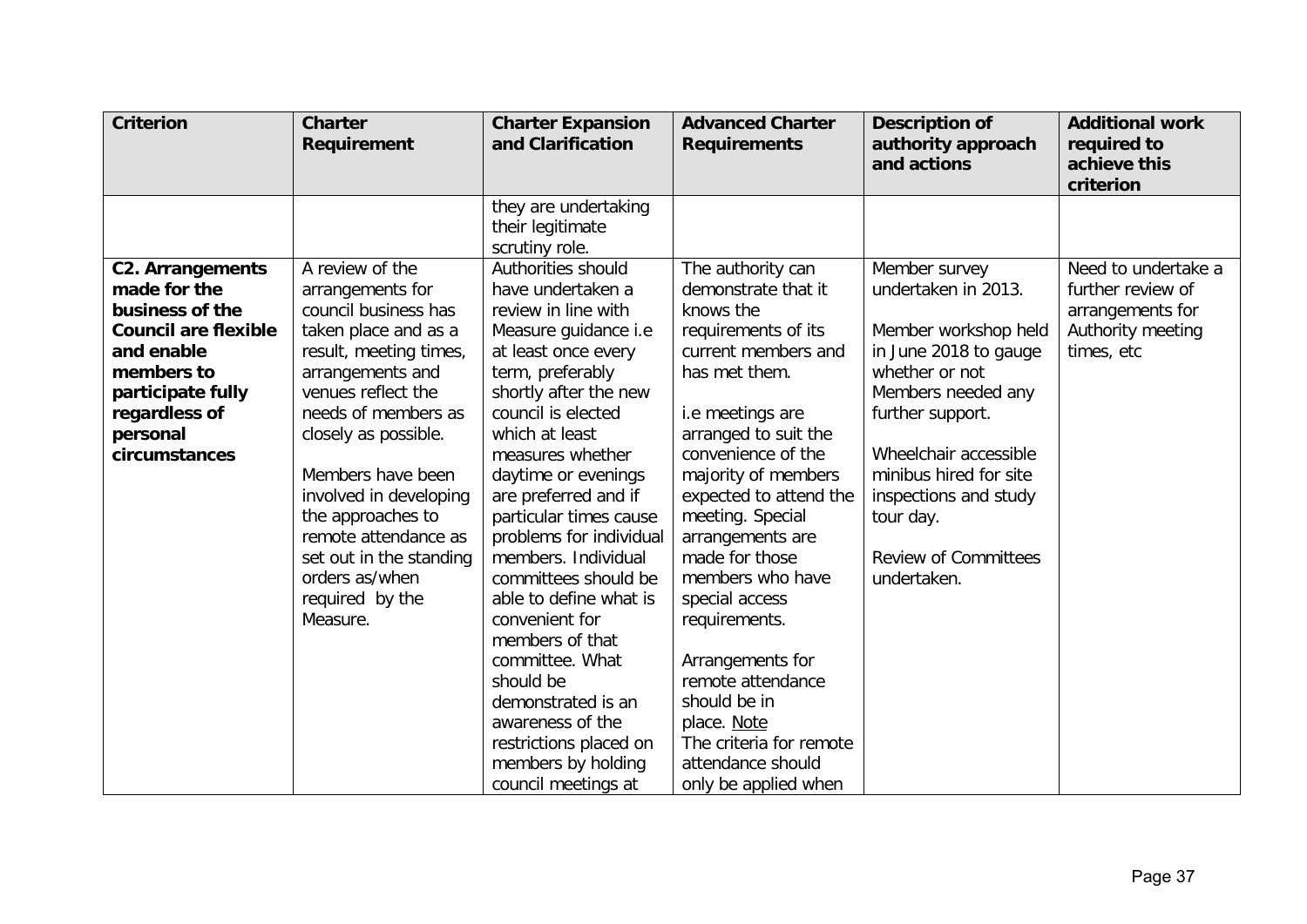| <b>Criterion</b>                               | <b>Charter</b><br>Requirement                                                                                                                                                                                                                                                                           | <b>Charter Expansion</b><br>and Clarification                                                                                                                                                                                                                                                                                                                                | <b>Advanced Charter</b><br><b>Requirements</b>                                                                                                                                                                | <b>Description of</b><br>authority approach<br>and actions                                                                                                                                                                                                                                                                                                                                                                                        | <b>Additional work</b><br>required to<br>achieve this<br>criterion |
|------------------------------------------------|---------------------------------------------------------------------------------------------------------------------------------------------------------------------------------------------------------------------------------------------------------------------------------------------------------|------------------------------------------------------------------------------------------------------------------------------------------------------------------------------------------------------------------------------------------------------------------------------------------------------------------------------------------------------------------------------|---------------------------------------------------------------------------------------------------------------------------------------------------------------------------------------------------------------|---------------------------------------------------------------------------------------------------------------------------------------------------------------------------------------------------------------------------------------------------------------------------------------------------------------------------------------------------------------------------------------------------------------------------------------------------|--------------------------------------------------------------------|
|                                                |                                                                                                                                                                                                                                                                                                         | certain times and<br>some evidence of<br>flexibility in meeting<br>arrangements as a<br>result.                                                                                                                                                                                                                                                                              | the Measure has been<br>enacted.                                                                                                                                                                              |                                                                                                                                                                                                                                                                                                                                                                                                                                                   |                                                                    |
| C3. Contact<br>management and<br>communication | Systems are in place<br>to enable members to<br>liaise with council<br>officers regarding<br>services provided both<br>within and outside the<br>authority. Community<br>groups and individuals<br>are also assisted in<br>contacting local<br>members. Members<br>are able to contact<br>stakeholders. | These systems should<br>include agreed<br>standards for response<br>times, complaints<br>procedures and<br>processes to support<br>community and<br>casework. Members<br>should be provided<br>with information<br>regarding which<br>officers to contact<br>regarding complaints<br>and casework relating<br>to any service<br>delivered by or on<br>behalf of the council. | The systems required<br>for level one are<br>working effectively.<br>Members can<br>effectively access<br>officers regarding<br>service delivery and<br>individuals and<br>communities can<br>access members. | Members are provided<br>with contact<br>information for key<br>officers when they join<br>the Authority.<br>All Members are<br>provided with an<br>Authority email<br>address, which is<br>available on the<br>Authority's website.<br>The Authority's Service<br>Standards leaflet is<br>available on the<br>Authority's website,<br>and includes Members'<br>contact details. The<br>leaflet sets out the<br>Authority's complaints<br>process. | None                                                               |
| <b>C4. Annual reports</b>                      | The authority makes                                                                                                                                                                                                                                                                                     | Members are provided                                                                                                                                                                                                                                                                                                                                                         | Members in receipt of                                                                                                                                                                                         | This does not apply to                                                                                                                                                                                                                                                                                                                                                                                                                            |                                                                    |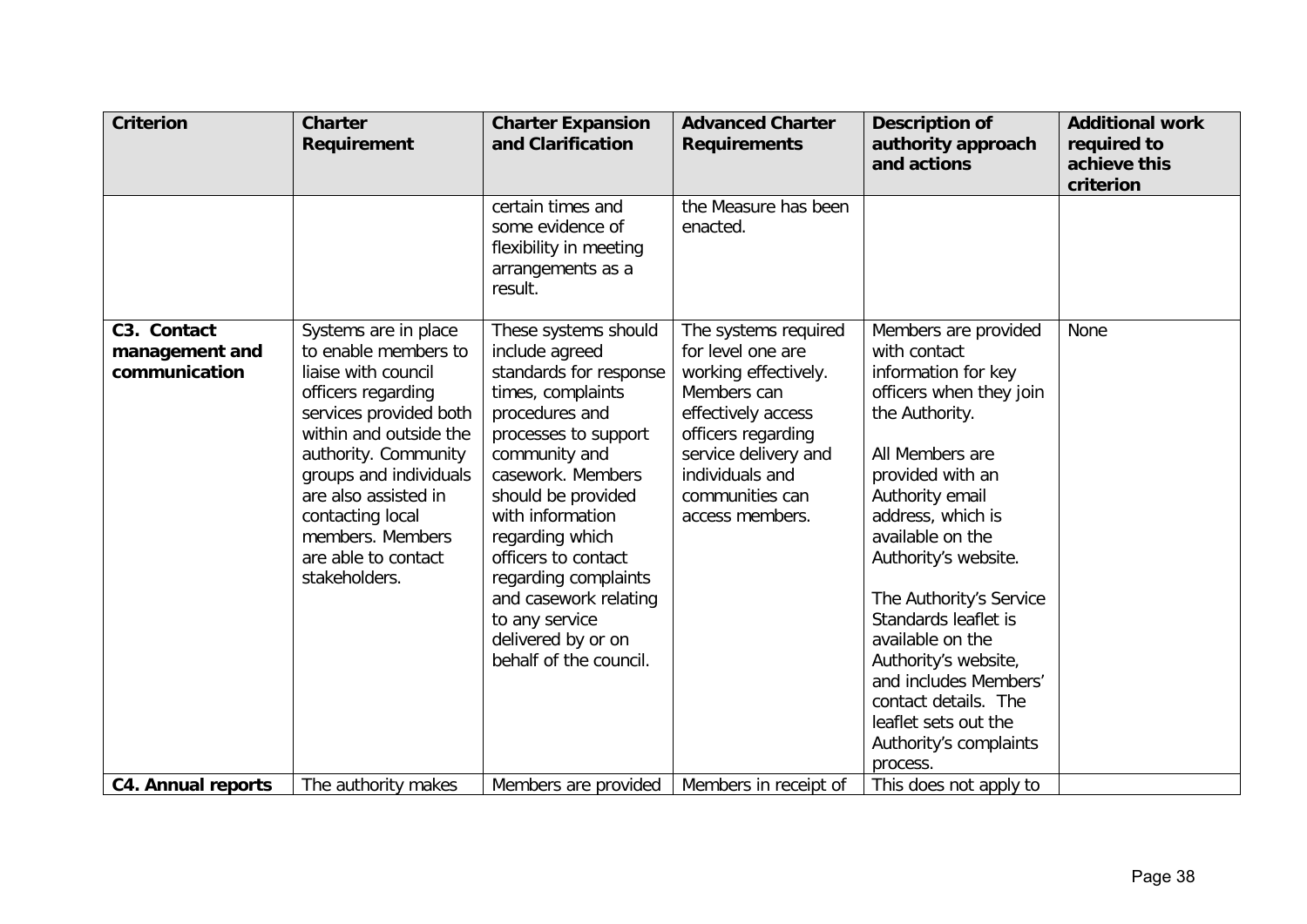| <b>Criterion</b>                                                   | <b>Charter</b><br>Requirement                                                                                               | <b>Charter Expansion</b><br>and Clarification                                                                                                                                                                                                                                                                                               | <b>Advanced Charter</b><br><b>Requirements</b>                                 | <b>Description of</b><br>authority approach<br>and actions | <b>Additional work</b><br>required to<br>achieve this<br>criterion                |
|--------------------------------------------------------------------|-----------------------------------------------------------------------------------------------------------------------------|---------------------------------------------------------------------------------------------------------------------------------------------------------------------------------------------------------------------------------------------------------------------------------------------------------------------------------------------|--------------------------------------------------------------------------------|------------------------------------------------------------|-----------------------------------------------------------------------------------|
|                                                                    | arrangements for all<br>members to be able to<br>publish annual reports,<br>according to the<br>guidance in the<br>measure. | with support and<br>guidance on using the<br>authority's systems.                                                                                                                                                                                                                                                                           | a Senior/Civic Salary<br>publish annual reports.                               | <b>National Park</b><br>Authorities.                       |                                                                                   |
| <b>C5. Personal</b><br>support for<br>members                      | Members are provided<br>with access to<br>guidance on their<br>rights and benefits as<br>members.                           | Members are provided<br>with general advice on<br>what might be<br>described as<br>'employment' rights<br>and benefits relating<br>to their role as<br>councillors. This<br>includes member<br>salaries, family<br>absence, allowances,<br>tax and benefits,<br>pensions, indemnities,<br>data protection and<br>freedom of<br>information. | Members report that<br>this information and<br>advice is adequate.             | Members are informed<br>of their benefits at<br>induction. | Details to be<br>reviewed/updated for<br>forthcoming intake of<br>new Members     |
| D. Member<br><b>Facilities</b>                                     |                                                                                                                             |                                                                                                                                                                                                                                                                                                                                             |                                                                                |                                                            |                                                                                   |
| D1. All members<br>are provided with<br>adequate access to<br>ICT. | Members are<br>provided with the<br>equipment, or<br>connectivity                                                           | Members are provided<br>with equipment for<br>their individual use to<br>undertake council                                                                                                                                                                                                                                                  | Members are<br>routinely using the<br>provisions required<br>for level one and | IT support is available<br>on request.<br>All Members are  | One Member<br>provided with a tablet<br>to enable them to<br>undertake their role |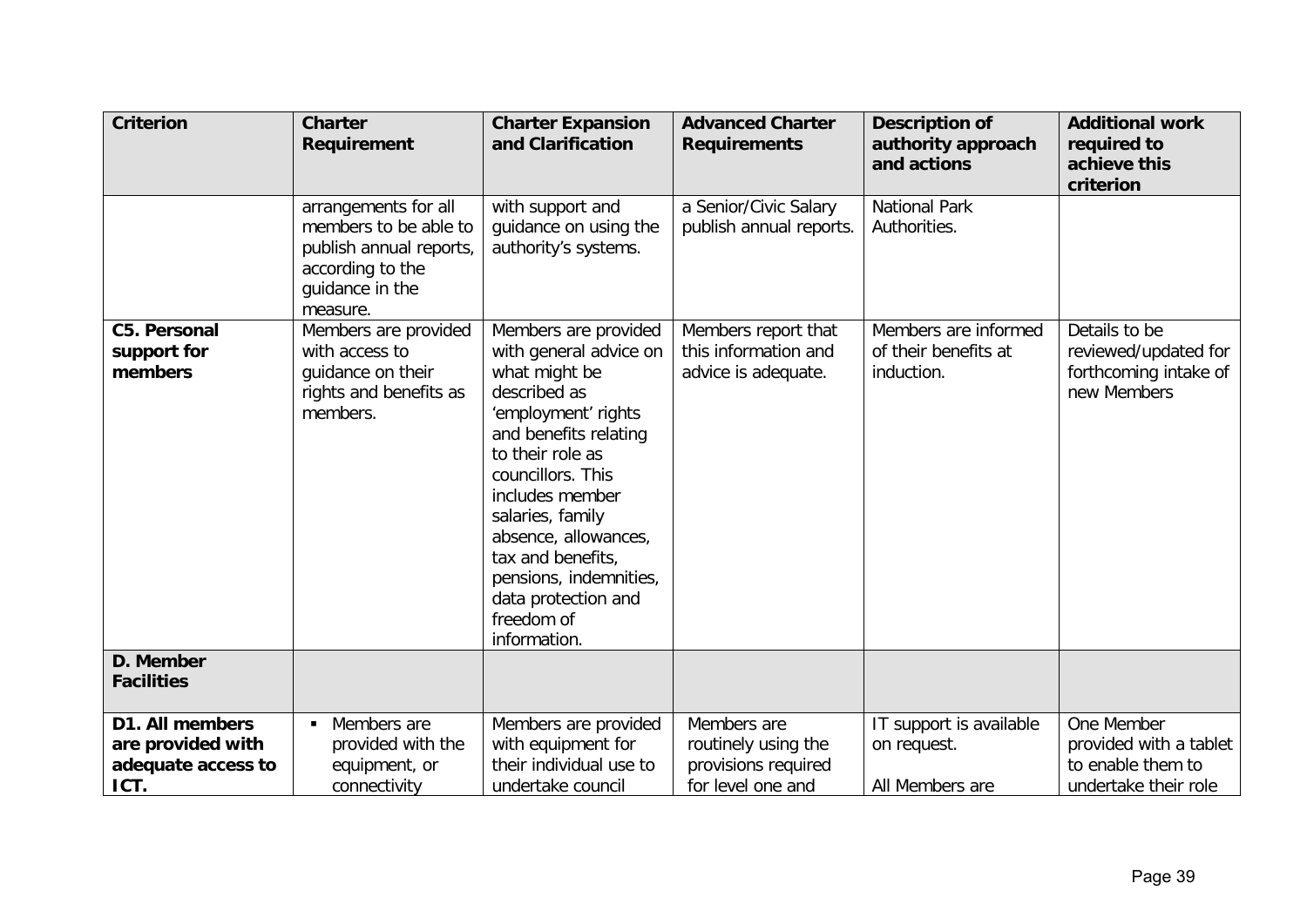| <b>Criterion</b> | <b>Charter</b><br>Requirement                                                                                                                                                                                                                                                                                                                                                                  | <b>Charter Expansion</b><br>and Clarification                                                                                                                                                                                                                                                                                                                                                                                                              | <b>Advanced Charter</b><br><b>Requirements</b> | <b>Description of</b><br>authority approach<br>and actions                                                                                                                                                                                                                                                                                                                                                                 | <b>Additional work</b><br>required to<br>achieve this<br>criterion |
|------------------|------------------------------------------------------------------------------------------------------------------------------------------------------------------------------------------------------------------------------------------------------------------------------------------------------------------------------------------------------------------------------------------------|------------------------------------------------------------------------------------------------------------------------------------------------------------------------------------------------------------------------------------------------------------------------------------------------------------------------------------------------------------------------------------------------------------------------------------------------------------|------------------------------------------------|----------------------------------------------------------------------------------------------------------------------------------------------------------------------------------------------------------------------------------------------------------------------------------------------------------------------------------------------------------------------------------------------------------------------------|--------------------------------------------------------------------|
|                  | required to<br>undertake their<br>role.<br>Basic training is<br>provided in its use<br>and help desk<br>facilities are<br>available.<br>Members are<br>п<br>supported in<br>remote working<br>through the use of<br>remote access<br>codes and Skype<br>etc.<br>Members are<br>$\blacksquare$<br>provided with<br>support to enable<br>them to remotely<br>attend meetings<br>according to the | business.<br>They are shown how<br>to use the equipment<br>and packages.<br>They are able to have<br>assistance if they are<br>experiencing problems<br>with using the<br>equipment or it is<br>faulty.<br>Members are advised<br>on the use of mobile<br>communications and<br>digital and social<br>media and have<br>access to relevant<br>social media sites,<br>discussion fora and<br>communities of<br>practice such as is<br>required to undertake | report that this is<br>sufficient.             | offered electronic<br>papers, although some<br>still prefer hard copy.<br>There is a good<br>internet connection in<br>the Meeting Room for<br>those who receive<br>electronic agendas.<br>Most Members use<br>their own equipment<br>although support is<br>available should<br>Members need to<br>purchase new<br>equipment.<br>Telephone<br>conferencing and<br>Skype facilities<br>available to Members<br>on request. | Social media training<br>to be arranged                            |
|                  | standards set out<br>in the standing<br>orders (when<br>implemented<br>through the                                                                                                                                                                                                                                                                                                             | their role.<br>All council agendas<br>and meeting papers<br>are provided                                                                                                                                                                                                                                                                                                                                                                                   |                                                | All Members have an<br>official email address,<br>which forwards emails<br>to their home address<br>on request. Some                                                                                                                                                                                                                                                                                                       |                                                                    |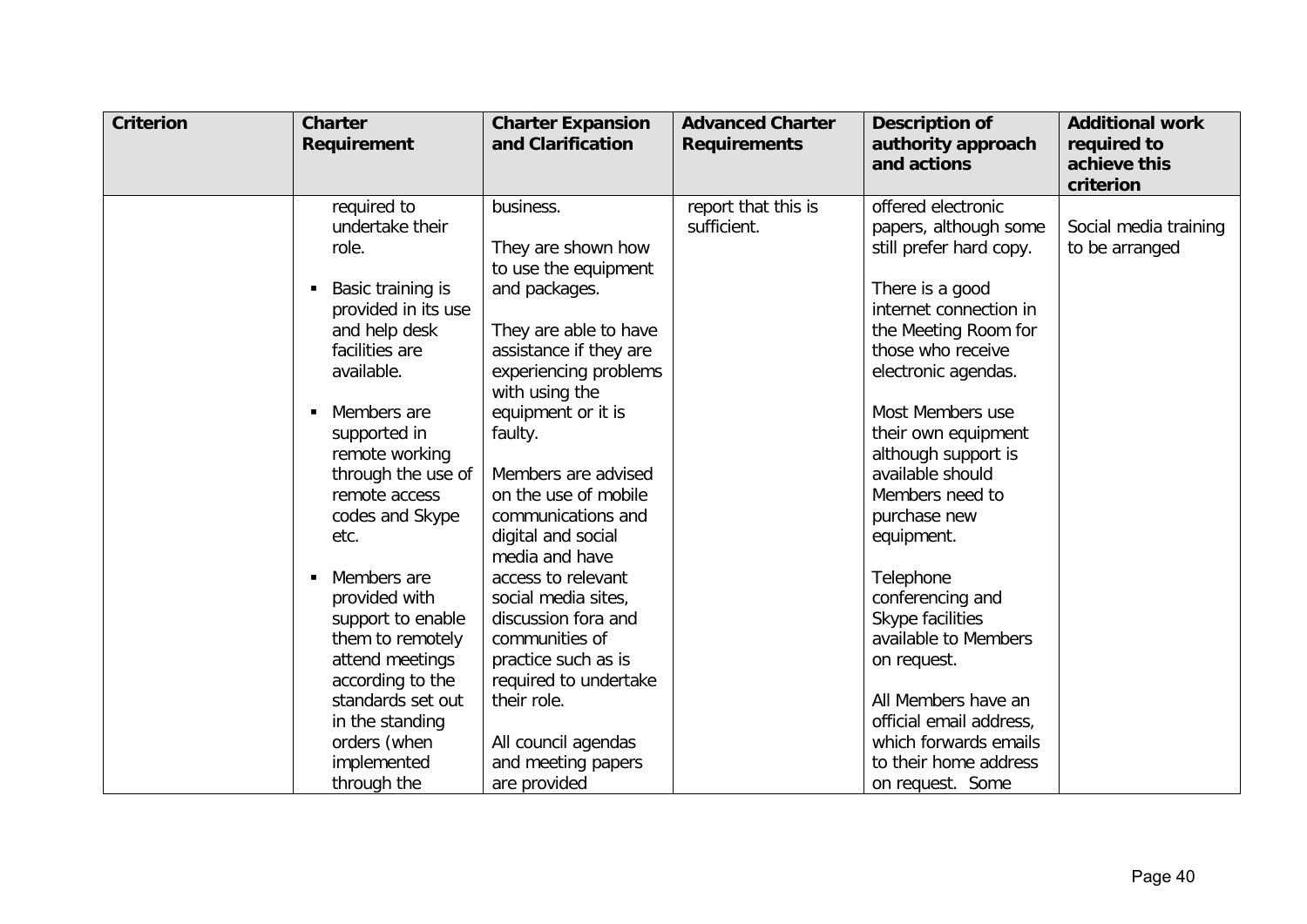| <b>Criterion</b>                                    | <b>Charter</b><br>Requirement                                                                                                                                     | <b>Charter Expansion</b><br>and Clarification                                                                                                                                                                                                                                                                                         | <b>Advanced Charter</b><br><b>Requirements</b>                                                                                                                                                  | <b>Description of</b><br>authority approach<br>and actions                                                                                                                                                                                | <b>Additional work</b><br>required to<br>achieve this<br>criterion                             |
|-----------------------------------------------------|-------------------------------------------------------------------------------------------------------------------------------------------------------------------|---------------------------------------------------------------------------------------------------------------------------------------------------------------------------------------------------------------------------------------------------------------------------------------------------------------------------------------|-------------------------------------------------------------------------------------------------------------------------------------------------------------------------------------------------|-------------------------------------------------------------------------------------------------------------------------------------------------------------------------------------------------------------------------------------------|------------------------------------------------------------------------------------------------|
|                                                     | Measure).<br>Members are able<br>to communicate<br>with the council<br>and the public<br>electronically.                                                          | electronically.                                                                                                                                                                                                                                                                                                                       |                                                                                                                                                                                                 | access their email via<br>OWA.                                                                                                                                                                                                            |                                                                                                |
| <b>D2. Information</b><br>resources are<br>provided | A central collection of<br>information dedicated<br>to member needs is<br>provided as part of the<br>information and<br>research support<br>available to members. | An up to date and<br>regularly revised<br>collection of<br>information resources<br>is available specifically<br>for members.<br>This contains agendas,<br>minutes, training<br>opportunities, links to<br>web resources and<br>access to performance<br>data.<br>Members are informed<br>about the information<br>that is available. | Members routinely use<br>the provisions required<br>for level one and<br>report that this is<br>sufficient.<br>Good practice might<br>include an interactive<br>portal dedicated to<br>members. | Members' Handbook<br>supplied on CD when<br>they join the Authority.<br>Performance data<br>reported quarterly to<br>Members via Audit and<br><b>Corporate Services</b><br>Review Committee and<br><b>Operational Review</b><br>Committee | Need to progress<br>Parcnet (intranet)<br>portal for Members<br>and provide training<br>on use |
| <b>D3. Facilities for</b><br>members to work in     | Member needs have<br>been reviewed and                                                                                                                            | The needs of<br>members must have                                                                                                                                                                                                                                                                                                     | Members report that<br>facilities are sufficient                                                                                                                                                | Member workshop held<br>in June 2018 to gauge                                                                                                                                                                                             | None                                                                                           |
| the Council are<br>available.                       | where required the<br>following are<br>provided:                                                                                                                  | been assessed.<br>Rooms must be                                                                                                                                                                                                                                                                                                       | and that their needs<br>are regularly reviewed.                                                                                                                                                 | whether or not<br>Members needed any<br>further support.                                                                                                                                                                                  |                                                                                                |